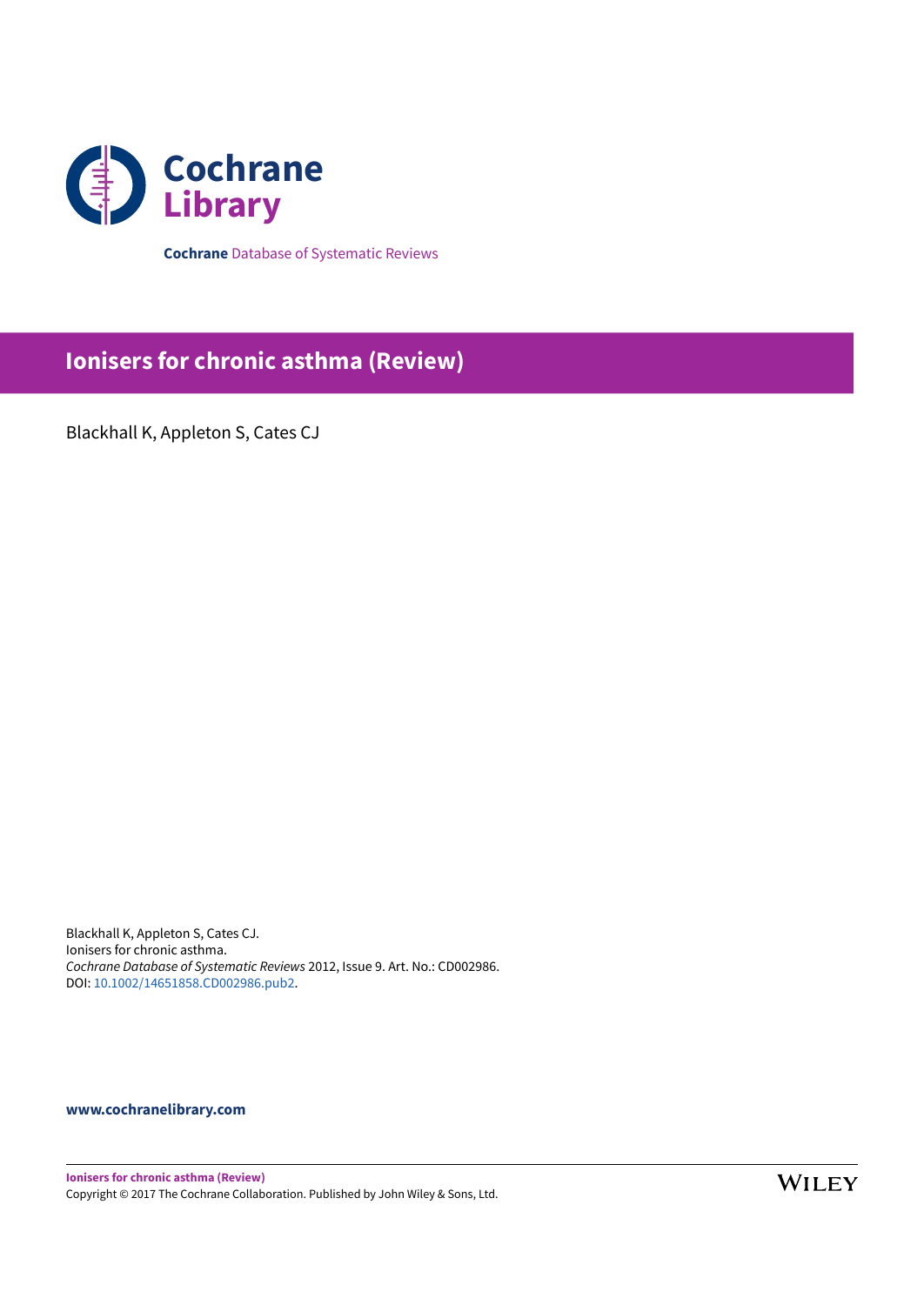

## **TABLE OF CONTENTS**

|                                                                                                                                | 1              |
|--------------------------------------------------------------------------------------------------------------------------------|----------------|
|                                                                                                                                | 1              |
|                                                                                                                                | $\overline{2}$ |
|                                                                                                                                | 3              |
|                                                                                                                                | 3              |
|                                                                                                                                | 3              |
|                                                                                                                                | $\overline{4}$ |
|                                                                                                                                | 6              |
|                                                                                                                                | $\overline{7}$ |
|                                                                                                                                | 7              |
|                                                                                                                                | 8              |
|                                                                                                                                | 9              |
|                                                                                                                                | 13             |
| Analysis 1.1. Comparison 1 Negative ionised air versus non-ionised air, Outcome 1 FEV1 (Fall %) after exercise test.           | 15             |
| Analysis 1.2. Comparison 1 Negative ionised air versus non-ionised air, Outcome 2 Baseline FEV1(litres) (after inhalation of   | 15             |
| Analysis 1.3. Comparison 1 Negative ionised air versus non-ionised air, Outcome 3 Morning Peak Expiratory Flow (Litres/min). . | 16             |
| Analysis 1.4. Comparison 1 Negative ionised air versus non-ionised air, Outcome 4 FEV1 (Litres/min) > 4 weeks.                 | 16             |
| Analysis 1.5. Comparison 1 Negative ionised air versus non-ionised air, Outcome 5 Evening Peak Expiratory Flow (Litres/min). . | 16             |
| Analysis 1.6. Comparison 1 Negative ionised air versus non-ionised air, Outcome 6 FEV1 (Fall %) after histamine challenge.     | 16             |
| Analysis 1.7. Comparison 1 Negative ionised air versus non-ionised air, Outcome 7 Asthma Symptom Score 1.                      | 17             |
| Analysis 1.8. Comparison 1 Negative ionised air versus non-ionised air, Outcome 8 Asthma Symptom Score 2.                      | 17             |
|                                                                                                                                | 18             |
| Analysis 1.10. Comparison 1 Negative ionised air versus non-ionised air, Outcome 10 Morning PEFR (First arm change score).     | 18             |
| Analysis 2.1. Comparison 2 Positive ionised air versus non-ionised air, Outcome 1 FEV1 (Fall %) after exercise test.           | 19             |
| Analysis 2.2. Comparison 2 Positive ionised air versus non-ionised air, Outcome 2 Baseline FEV1(litres) (after inhalation of   | 19             |
|                                                                                                                                | 19             |
|                                                                                                                                | 20             |
|                                                                                                                                | 20             |
|                                                                                                                                | 20             |
|                                                                                                                                | 21             |
|                                                                                                                                | 21             |
|                                                                                                                                | 21             |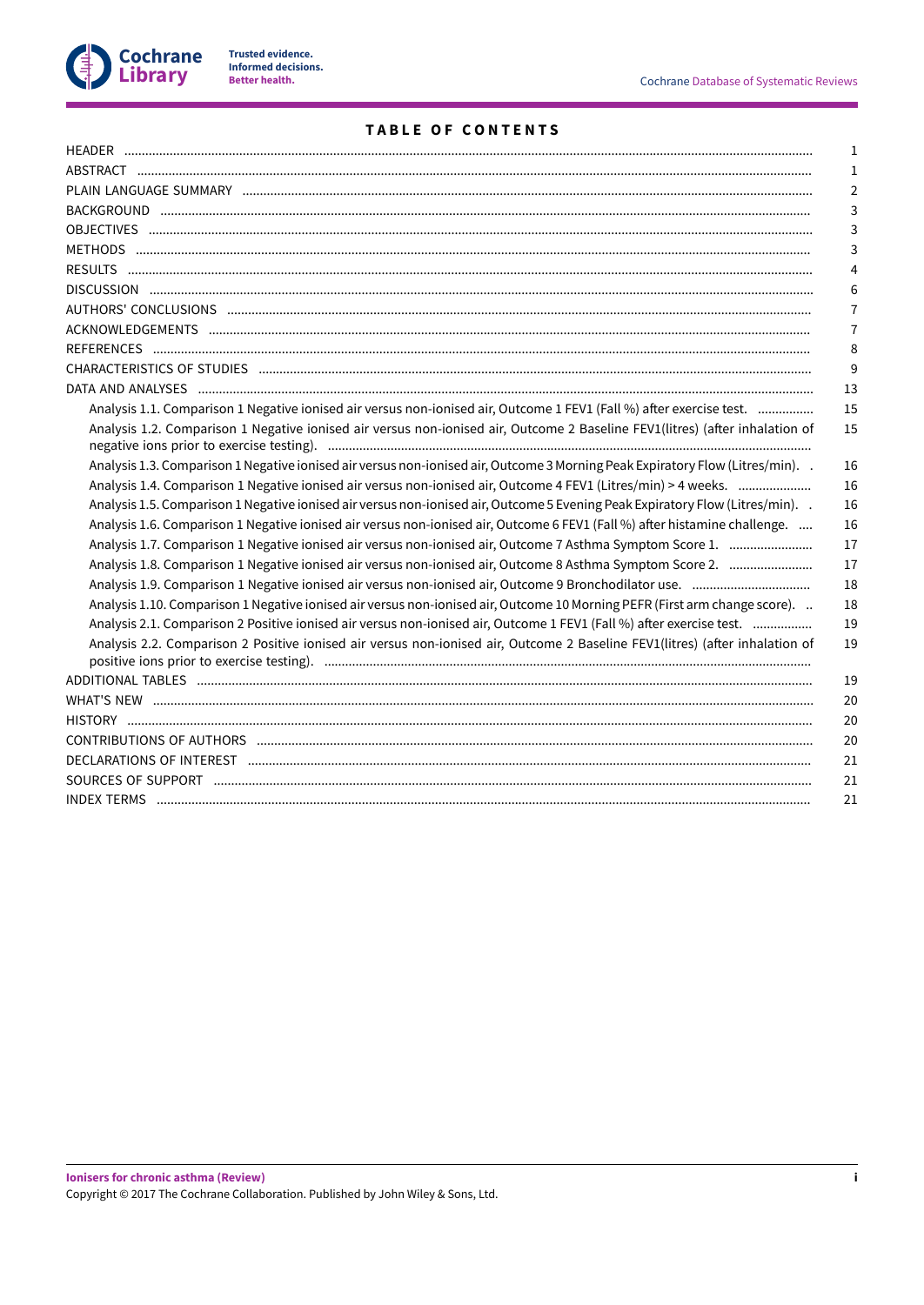

## **[Intervention Review]**

## **Ionisers for chronic asthma**

Karen Blackhall<sup>1</sup>, Sarah Appleton<sup>2</sup>, Christopher J Cates<sup>3</sup>

1Cochrane Injuries Group, London School of Hygiene & Tropical Medicine, London, UK. 2Deptartment of Medicine, The Queen Elizabeth Hospital, Adelaide, Australia. <sup>3</sup>Population Health Research Institute, St George's, University of London, London, UK

**Contact address:** Karen Blackhall, Cochrane Injuries Group, London School of Hygiene & Tropical Medicine, Keppel Street, London, WC1E 7HT, UK. karenblackhall@gmail.com.

**Editorial group:** Cochrane Airways Group. **Publication status and date:** Edited (no change to conclusions), published in Issue 9, 2017.

**Citation:** Blackhall K, Appleton S, Cates CJ. Ionisers for chronic asthma. Cochrane Database of Systematic Reviews 2012, Issue 9. Art. No.: CD002986. DOI: 10.1002/14651858.CD002986.pub2.

Copyright © 2017 The Cochrane Collaboration. Published by John Wiley & Sons, Ltd.

## **A B S T R A C T**

#### **Background**

Previous reports have shown that ion content in the air may have an effect on respiratory function. Results from studies which test the efficacy of air ionisers to reduce asthma symptoms are often inconclusive and their use as a treatment for asthma remains debatable.

#### **Objectives**

We conducted a systematic review of the available evidence to determine the effectiveness of positive and negative ion generators in people with asthma.

#### **Search methods**

We searched the Cochrane Airways Group Specialised Register, Cochrane Central Register of Controlled Trials (CENTRAL) as well as the alternative medicine database AMED. Searches were current as of June 2012.

#### **Selection criteria**

Randomised controlled trials (parallel or crossover design studies) comparing ionisers with dummy ionisers (being negative or positive ion emitters), in children or adults with chronic asthma.

#### **Data collection and analysis**

Two reviewers independently assessed titles and abstracts of studies and assessed trial quality. Study quality was determined using two methods:The Cochrane approach to allocation concealment and the five point Jadad scale.

#### **Main results**

Six studies were selected for inclusion (106 participants). No results were combined as the studies were all of a crossover design.

#### EFFECTS OF NEGATIVE ION GENERATORS (five studies)

No study reported a significant difference in lung function between ionised and control air (morning Peak expiratory flow (PEF) - three studies; forced expiratory flow in one second (FEV1) - one study). There were no significant differences in symptoms or beta-2 agonist usage between ionised and control air in three studies.

#### EFFECTS OF POSITIVE ION GENERATORS (one study)

This study demonstrated that although positively ionised air was associated with a larger fall in FEV1 with exercise, this did not reach statistical significance. Baseline FEV1 was not demonstrated to be significantly different between treatment groups.

**Ionisers for chronic asthma (Review)**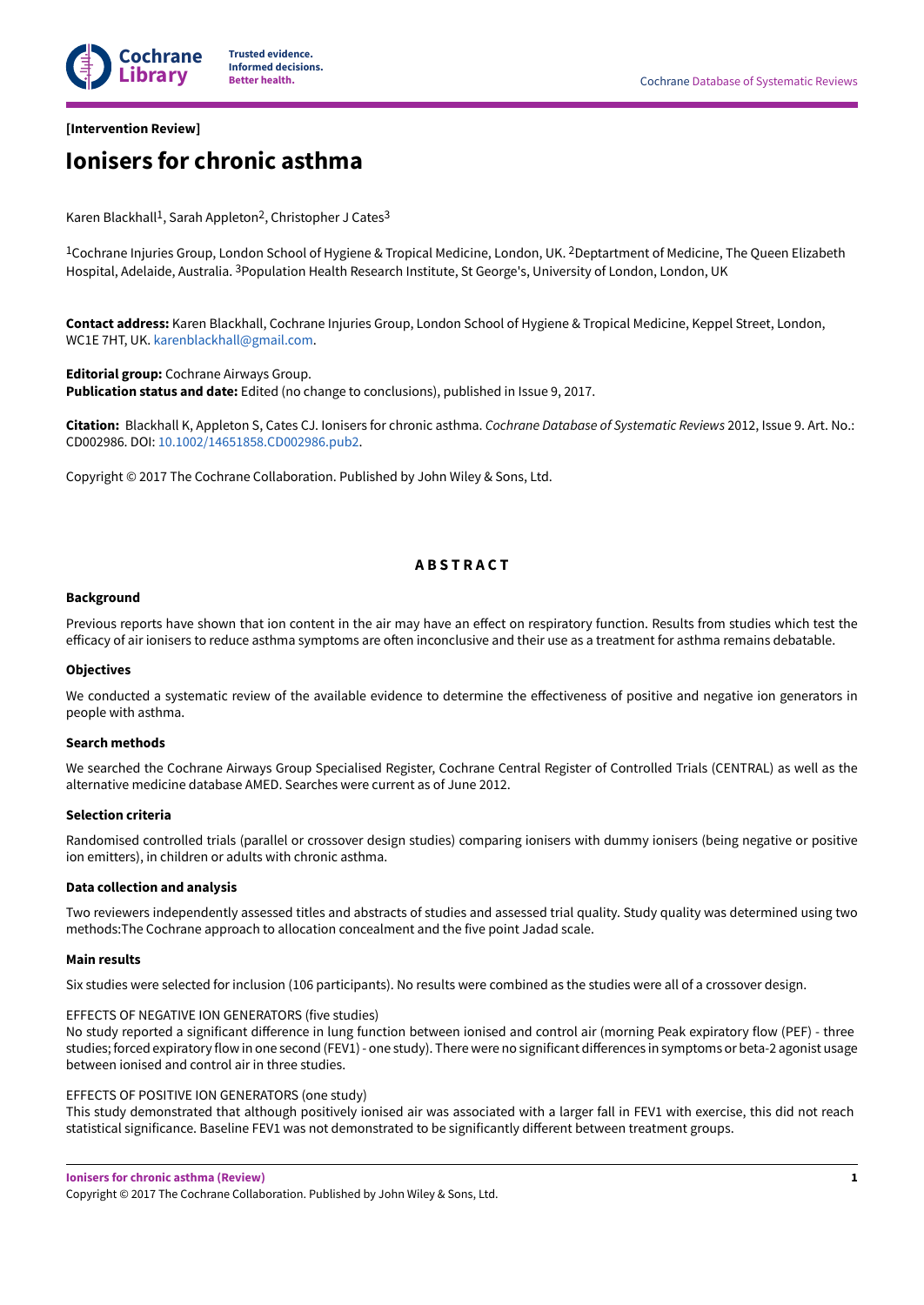

#### **Authors' conclusions**

Based on the evidence currently available from randomised controlled trials, a recommendation cannot be given for the use of room air ionisers to reduce symptoms in patients with chronic asthma.

## **PLAIN LANGUAGE SUMMARY**

#### **Ionisers for chronic asthma**

Ion generators have been marketed for use in homes to remove dust and smoke particles in order to improve symptoms in people with asthma. Although complex laboratory studies show that ion generators alter airways function, the few studies which have been conducted in the homes of people with asthma, demonstrate no significant benefit in improving lung function or symptoms.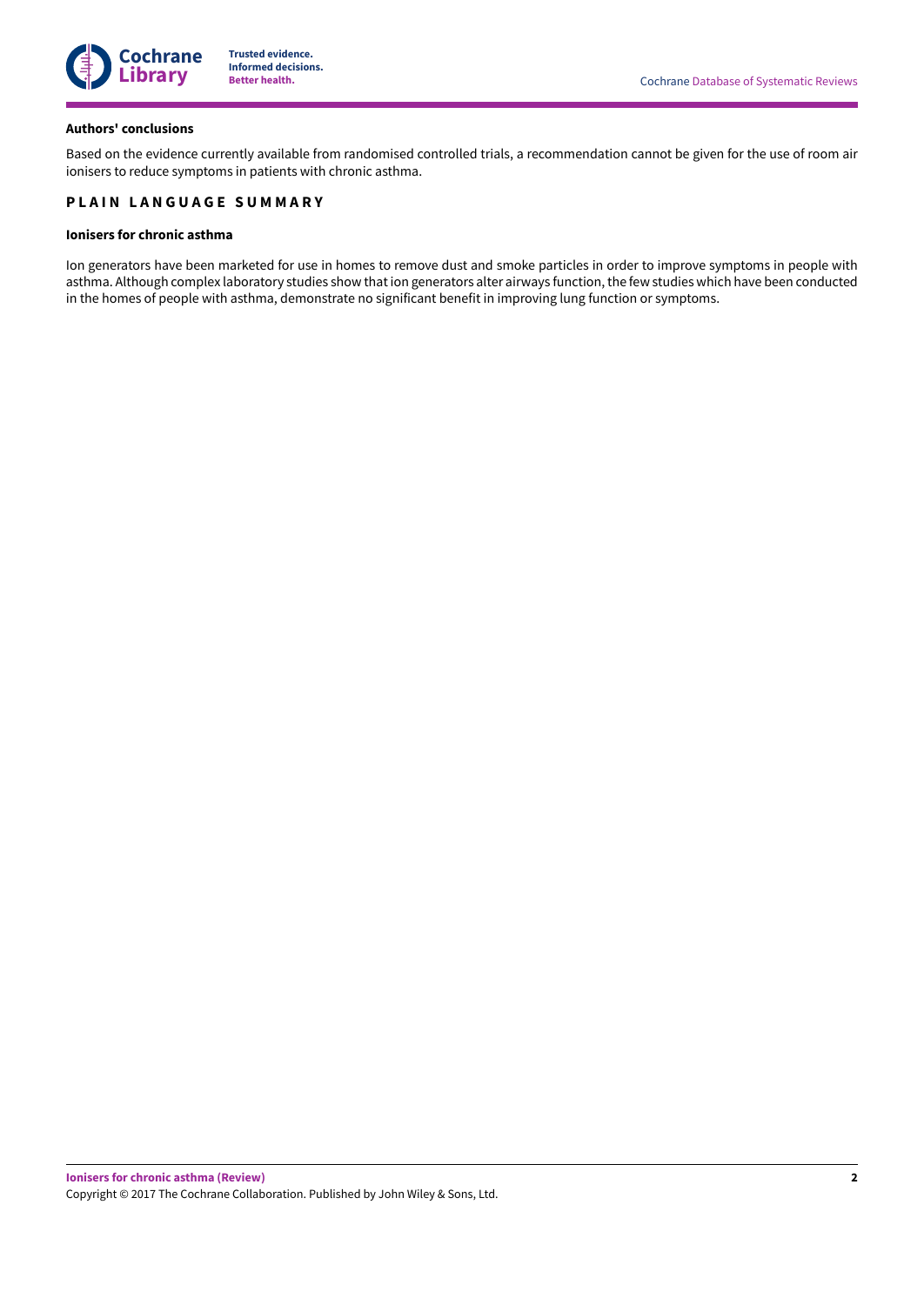

## **B A C K G R O U N D**

Asthma is a chronic pulmonary disorder which affects an estimated 3.4 million people in the UK (ONS 1996). A recent National Asthma Campaign survey (Smith 2000) suggests that 42% of those who have asthma face significant challenges in their daily lives due to their condition. Two thirds of the asthma population are said to be receiving inhaled steroids with many expressing concerns about the long-term effects of their medication (Smith 2000). Although pharmacological interventions continue to improve, the prevalence of asthma remains high (ONS 1996). Such concerns highlight the need for further investigation into the benefits of non-pharmacological treatment in order to compliment pharmacological therapies.

Previous reports have shown that alteration of ions in the air may have an effect on respiratory function (Wehner 1969). As a result, interest has grown in the physiological effects of positive and negative air ions in people with asthma. With the development of ion generators it has become possible to artificially manipulate the ion content in air. Studies (Nogrady 1983; Lipin 1984; Warner 1993) have been carried out to test the efficacy of air ionisers in order to reduce air-borne allergens and smoke particles, with a view to alleviating asthma symptoms. Results of such studies are often inconclusive and the effectiveness of air ionisers as a treatment for asthma remains debatable. This systematic review of the available evidence was conducted in order to summarise the results of all identified randomised controlled trials comparing ionisers to placebo.

## **O B J E C T I V E S**

Todeterminewhether airionisers (positive ornegative ionemitters) are effective in relieving symptoms and improving respiratory function in people with chronic asthma.

#### **M E T H O D S**

#### **Criteria for considering studies for this review**

#### **Types of studies**

Randomised controlled trials (parallel or crossover design studies).

#### **Types of participants**

We included studies assessing children and adults with chronic asthma.

#### **Types of interventions**

Inhalation of positively or negatively ionised air, generated by an ioniser in the home or laboratory setting. The comparative group will have inhaled non-ionised air through a dummy ioniser.

#### **Types of outcome measures**

#### **Primary outcomes**

- 1. Respiratory physiological measures: Peak Expiratory Flow (PEF) and Forced Expiratory Volume in one second (FEV1)
- 2. Asthma symptom scores

#### **Secondary outcomes**

1. Health-related Quality of Life

- 2. Exacerbation
- 3. Provocation tests (e.g. exercise, histamine)
- 4. Bronchodilator usage
- 5. Inhaled corticosteroids usage

## **Search methods for identification of studies**

Trials were identified using the Cochrane Airways Group Specialised Register of trials which is derived from systematic searching of electronic databases including CENTRAL, MEDLINE, EMBASE and CINAHL, and hand-searching of respiratory journals and meeting abstracts. All records in the Specialised Register coded as 'asthma' were searched using the following terms:

(ionis\* or ioniz\* or "electrostatic precipitator\*")

The Cochrane Central Register of Controlled Trials (CENTRAL) was searched using the same terms. Additional searching was carried out on the alternative medicine database AMED (1985 - present) using the search:

#1 exp ASTHMA/ #2 asthma\$ or wheez\$ #3 1 or 2 #4 exp IONS/ #5 (ionis\$ or ioniz\$).tw. #6 electrostatic\$.tw. #7 4 or 5 or 6 #8 3 and 7

Searches were current as of January 2010.

#### **Data collection and analysis**

#### **Selection of studies**

Two reviewers (KB and SLA) independently assessed titles and abstracts of studies, identified by the database search, and selected studies for inclusion in the review. We also independently assessed the full text of all selected abstracts for suitability for inclusion in the review.

#### **Data extraction and management**

We extracted data independently from the eligible studies. Disagreement was resolved by consensus.

#### **Assessment of risk of bias in included studies**

We independently determined study quality using two methods: (1) The Cochrane approach to allocation concealment using the following grading system: Grade A: Adequate concealment Grade B: Uncertain Grade C: Inadequate concealment Grade D: allocation concealment not used

(2) The five point Jadad scale (Jadad 1996) according to the following criteria:

- (a) Study described as randomised (yes: 1, no: 0)
- (b) Method ofrandomisation described and appropriate (yes: 1, no: -1)
- (c) Study described as double blind (yes: 1, no: 0)
- (d) Method of blinding described and appropriate (yes: 1, no: -1)

**Ionisers for chronic asthma (Review)**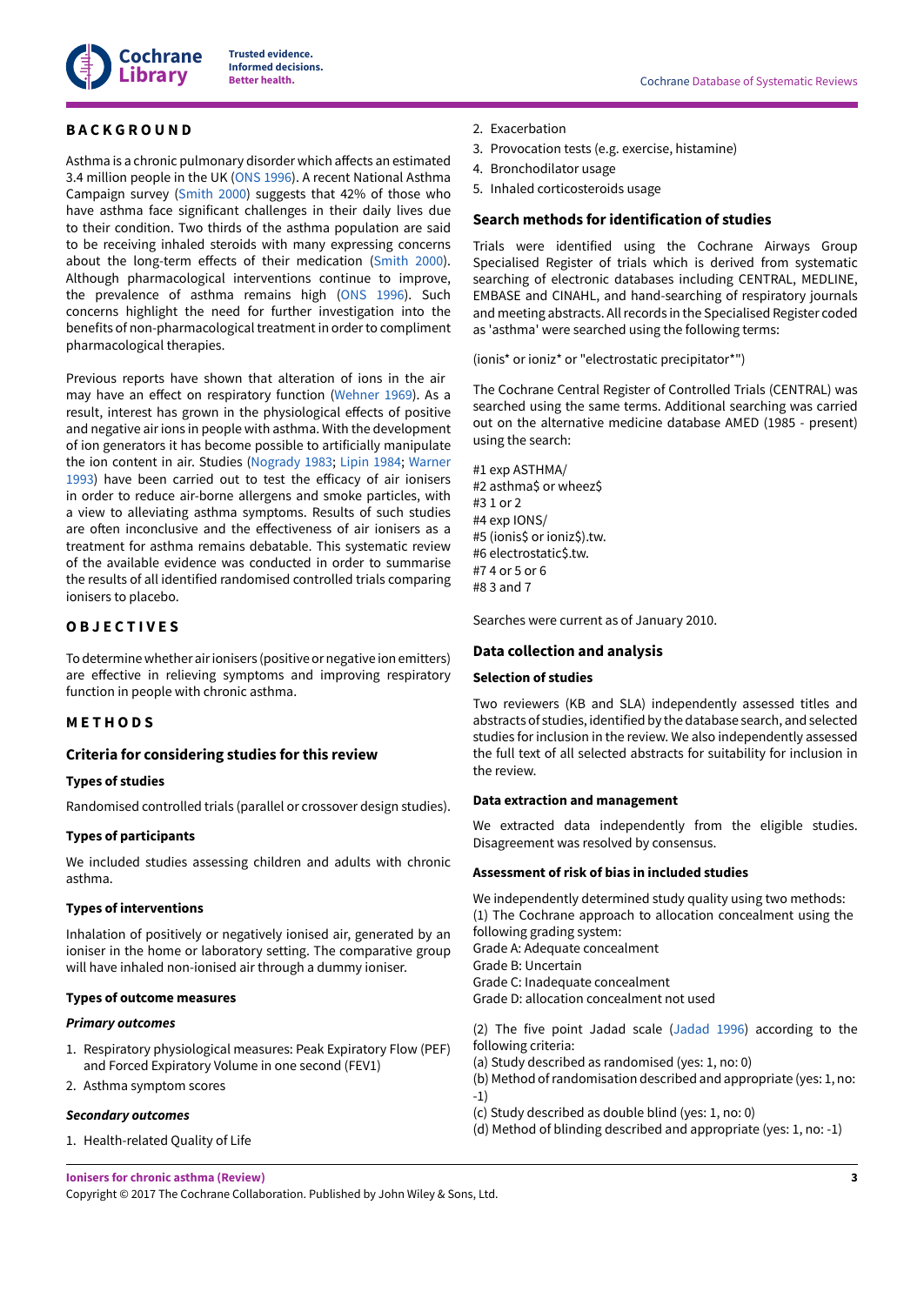**Cochrane Library**

**Trusted evidence. Informed decisions.**

(e) There was a description of withdrawals and drop outs (yes: 1, no: 0)

Data were extracted independently by both reviewers and authors of trial reports were contacted for extra or missing information. We resolved any disagreement between reviewers by discussion.

#### **Data synthesis**

Due to the crossover design employed in the studies, we could not reliably pool data from the individual studies in RevMan, and individual study data only is shown in the Forest plots.We extracted first arm data for Nogrady 1983 and analysed this based upon individual patient scores. We reported data for outcomes in the crossover trials in the text of the review.

If parallel group data are available in future versions of this review, we will report pooled analyses as weighted mean differences (WMD) and standardised mean differences (SMD) depending upon the availability of data measured on the same or different metrics. If we can obtain suitable paired data for crossover studies, we will combine this using inverse variance meta-analysis. Where a more positive outcome is favourable, (e.g. PEF) data, we entered this as positive values. In this case the titles of the horizontal axes have been reversed so that effects that favour the treatment under review move to the right. We have graphed continuous outcomes for which lower scores imply improvement (e.g. symptom scores and percentage reduction in FEV1 as a measure of bronchial reactivity) according to standard Cochrane graphical convention such that effects that favour the treatment under review move to the left.

The following data were entered separately on the basis of:

- 1. charge of ion emission, i.e. positive versus negative ions;
- 2. duration of exposure to ionised air.

#### **Subgroup analysis and investigation of heterogeneity**

We performed a subgroup analysis on the basis of age group of participants (adults versus children)

## **R E S U L T S**

## **Description of studies**

#### **Results of the search**

We identified 22 abstracts from the original search , nine of which were not trials. Thirteen full text articles were obtained. Two studies were excluded because they were not randomised (Kirkham 1984; Osterballe 1979) one was excluded because it was neither randomised nor controlled (Jones 1976) and two studies were not suitably controlled (Palti 1966; Zylberberg 1960) One study determined the effect of ionisers on airborne particles but recorded no patient outcomes (Wickman 1989) and one study reported previouslypublisheddata (Nogrady 1983).Atotalof six studieswere included in this review. An update search conducted in June 2012 did not identify any additional relevant studies.

#### **Included studies**

See Characteristics of included studies for details of individual studies.

We included six studies in this review, all of which utilised a crossover design. The review includes studies conducted between 1983 and 1994 two studies from Israel (Ben-Dov 1983; Lipin 1984) and four studies conducted in Australia (Nogrady 1983), UK (Warner 1993) and Denmark (Daugbjerg 1988; Larsen 1994). Two studies were published in Danish and were translated into English (Daugbjerg 1988; Larsen 1994). The remaining studies were all published in English.

#### **Study design**

All studies were randomised. One was single-blind (Daugbjerg 1988). The remaining studies were double-blind (Ben-Dov 1983; Larsen 1994; Lipin 1984; Nogrady 1983; Warner 1993). No information on methods of randomisation were reported. Larsen 1994 provided details on the method of randomisation upon request.

#### **Participants**

Sixty eight children participated in four studies (Ben-Dov 1983 (n = 17); Lipin 1984 (n = 12); Daugbjerg 1988 (n = 19); Warner 1993 (n = 20)) with an age range of eight months to 20 years. There were 40 adults who participated in two studies (Nogrady 1983 (n = 20); Larsen 1994 (n = 20)), with a mean age of 36 to 47 years (see Table 1).

Diagnosis and severity of asthma were not described in the studies. Ben-Dov 1983 and Lipin 1984 recruited participants known to have had asthma attacks provoked by exercise challenge. Daugbjerg 1988 did not report how a diagnosis of asthma was reached and no baseline data on symptoms were reported. Larsen 1994 recruited participants with an observed variation in peak flow of >20% or reversibility of over 15% in FEV<sub>1</sub> after inhalation of 0.2 mg of salbutamol, were treated with  $\lt/= 1000$  mcg inhaled steroids per day and required bronchodilators on a daily basis. Nogrady 1983 made a clinical assessment for asthma at the outset of the study, including PEFR and allergen sensitivity. No other details of clinical examination were reported. Warner 1993 recruited children described as suffering from perennial asthma.

#### **Interventions**

Negatively ionised air was used in four home-based studies (Daugbjerg 1988; Larsen 1994; Nogrady 1983; Warner 1993) and one laboratory based study (Ben-Dov 1983). Positively ionised air was used in one laboratory based study (Lipin 1984).

Nogrady 1983 exposed participants to 150,000 negative ions/ml at night for 10 hours during the 8 week active treatment period. Daugbjerg 1988 exposed participants to 220,000 negative ions per cm3 or placebo for either eight and then four weeks or four and then eight weeks treatment. In Larsen 1994 and Warner 1993 the ion count was not reported. In both studies participants were exposed to an ioniser during the day in the living room and at night in the bedroom for a treatment period of four weeks (Larsen 1994) and six weeks (Warner 1993).

Ben-Dov 1983 exposed participants to negatively charged ions (0.5 to 1.0  $\times$  106 ions per cm<sup>3</sup> for approximately 45 minutes) and conducted identical six minute exercise provocation tests (cycle ergometry) where each challenge was undertaken twice (3 to 24 hours apart) with active and placebo ionisers. Participants were also exposed to 4 to 5 x 105 negative ions per cm3 during histamine provocation, with doubling concentrations of histamine

**Ionisers for chronic asthma (Review)**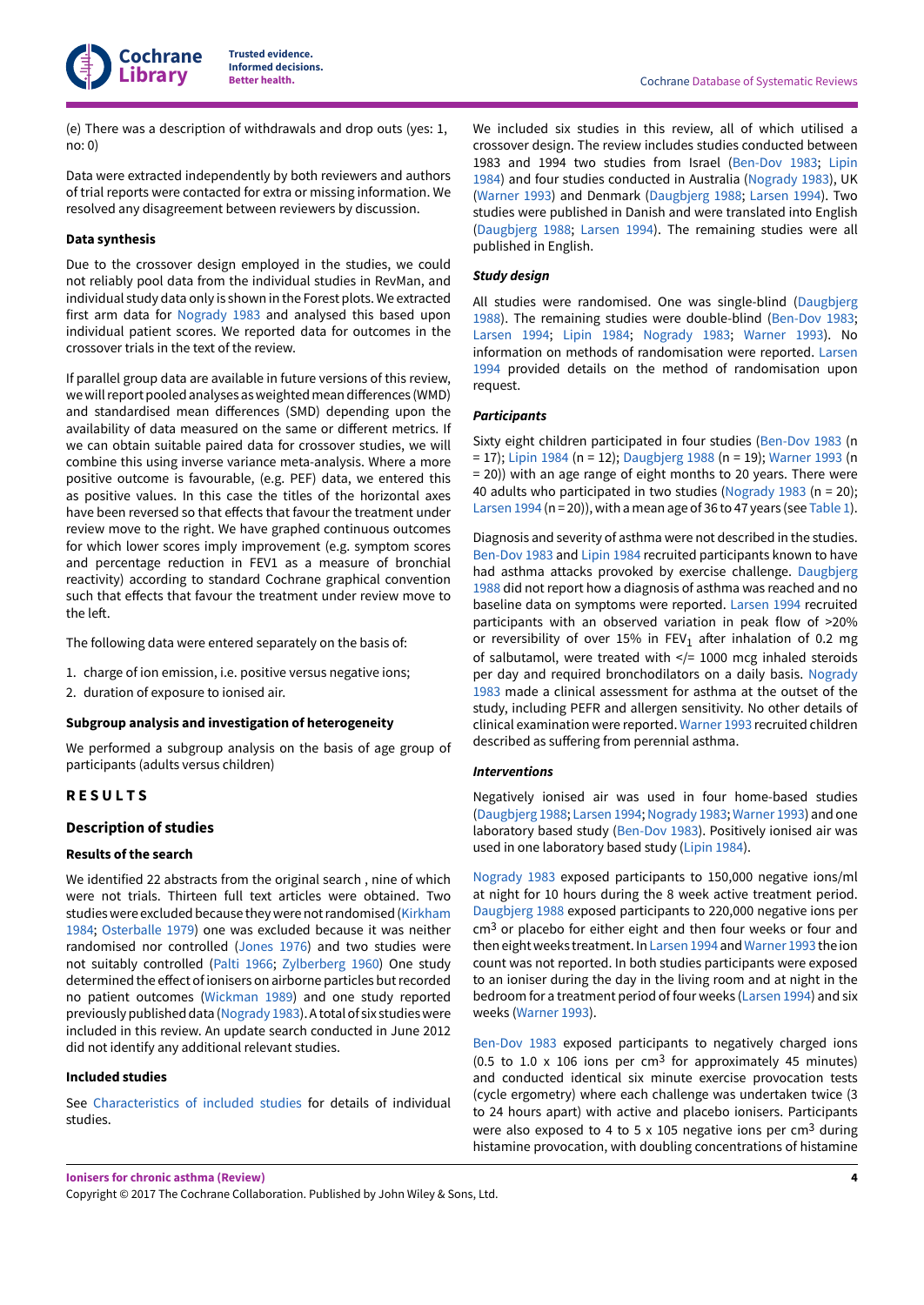

to a maximum of 10 mg/ml until a 20% drop in FEV1 was obtained compared to baseline values. Each challenge was undertaken twice (24 hours apart) with active and placebo ionisers.

Lipin 1984 exposed participants to positively charged ions (0.5 to 1.0 x 106 ions per cm3) and conducted identical six minute exercise provocation tests (cycle ergometry) where each challenge was undertaken twice (24 hours apart) with and without exposure to the active ioniser.

See Table 2 for a summary of the duration of the included trials.

#### **Outcome measures**

There was variation in the overall outcomes used across the six studies.

The studies conducted under laboratory conditions measured lung function and did not assess symptoms or medication usage (Ben-Dov 1983; Lipin 1984)

Of the remaining studies, assessments were conducted of lung function in three studies (Larsen 1994; Nogrady 1983 and Warner 1993); symptoms were assessed in three studies (Daugbjerg 1988; Larsen 1994 and Warner 1993) and attempts to record medication usage were made in two studies (Daugbjerg 1988; Warner 1993).

One study (Nogrady 1983) reported data with significant differences in baseline measurements (approximately 100 ml difference in PEF) between the two comparison groups possibly due to the gender distribution which is suggestive of unsuccessful randomisation. Results were presented in the form of the two groups, according to whether participants were exposed to the active ioniser or the placebo ioniser first. Data from each group were analysed separately and intra-group comparisons were made between the active and placebo periods. A second publication of the trial contributed no extra data to the review so is listed in 'excluded studies'.

Data from another study (Daugbjerg 1988) does not appear in the table of comparisons as the data were not useable due to the use of non-validated symptom scoring.

#### **Risk of bias in included studies**

Overall, the included papers were of strong study design. All studies were conducted double-blind, except the Daugjberg study (Daugbjerg 1988) which was single blind. The order of the treatments within the crossover were described as randomised but randomisation methods were not stated. However, none of the studies commented on the number of participants excluded from the trials or reported a power calculation to determine sample size. Withdrawals and drop-outs were adequately described.

The sample sizes of each of the six studies were small, ranging from 12 to 20 participants. The total number of participants contributing data from all six studies was 106.

A wash-out period between treatment arms of two weeks was reported in only one study (Nogrady 1983). Although the duration of exposure in the laboratory studies was short, it is unknown whether a wash-out period of greater than 3 to 24 hours would be required.

Inclusion/exclusion criteria were not formally specified. Inclusion criteria was specified in two studies, with respect to a definition

of stable asthma (Larsen 1994), and a concentration of house dust mite allergen Der p1 (Warner 1993) . The two laboratory based studies reported a general statement of inclusion of subjects as those being "known to have had asthmatic attacks provoked by physical exertion". Only one study specified exclusion criteria relating to medication use (Larsen 1994).

There was total agreement between two independent assessments of study quality using the Cochrane approach and the Jadad scale. All five studies were graded B according to the Cochrane approach to concealment of allocation as none described the method of concealment of allocation. This is not a major concern if the blinding of participants and assessors was secure. No further details were provided by the authors, about methods of concealment or randomisation, which increased the allocated scores of the included trials. All studies were given a Jadad score of 3.

#### **Effects of interventions**

#### **EFFECTS OF NEGATIVE ION GENERATORS**

#### **Respiratory physiological measures**

#### **Peak Expiratory Flow**

Morning PEF

Two studies with adult participants (Nogrady 1983; Larsen 1994) did not report significant differences between the exposure periods.

One study conducted in children (Warner 1993) reported no significant difference.

#### Evening PEF

No statistically significant differences were reported for evening PEF (Nogrady 1983; Warner 1993; Larsen 1994). No values were presented in the papers.

#### **Forced Expiratory Volume in one second**

#### **Baseline FEV1**

Only one study, which was a laboratory based study in children (Ben-Dov 1983) measured FEV1 after 10 minutes inhalation of control and negatively ionised air, but prior to exercise testing. No significant differences were demonstrated in "Baseline" FEV1 between the treatment groups.

#### (ii) Percentage fall in FEV1 after exercise provocation

Ben-Dov 1983 demonstrated no significant difference in percentage reduction in FEV1 from baseline after exercise provocation in the ionised air exposed group compared to those exposed to control air.

(iii) Percentage fall in FEV1 after histamine provocation

Ben-Dov 1983 demonstrated no significant difference in percentage reduction in FEV1 from baseline after histamine provocation in the ionised air exposed group compared to those exposed to control air.

#### (iv) Absolute FEV1

Only one study, which was a home based study in adults (Larsen 1994) measured FEV1 after four weeks exposure to control and negatively ionised air. This study determined there was no significant difference in absolute FEV1 (litres) between treatments.

**Ionisers for chronic asthma (Review)**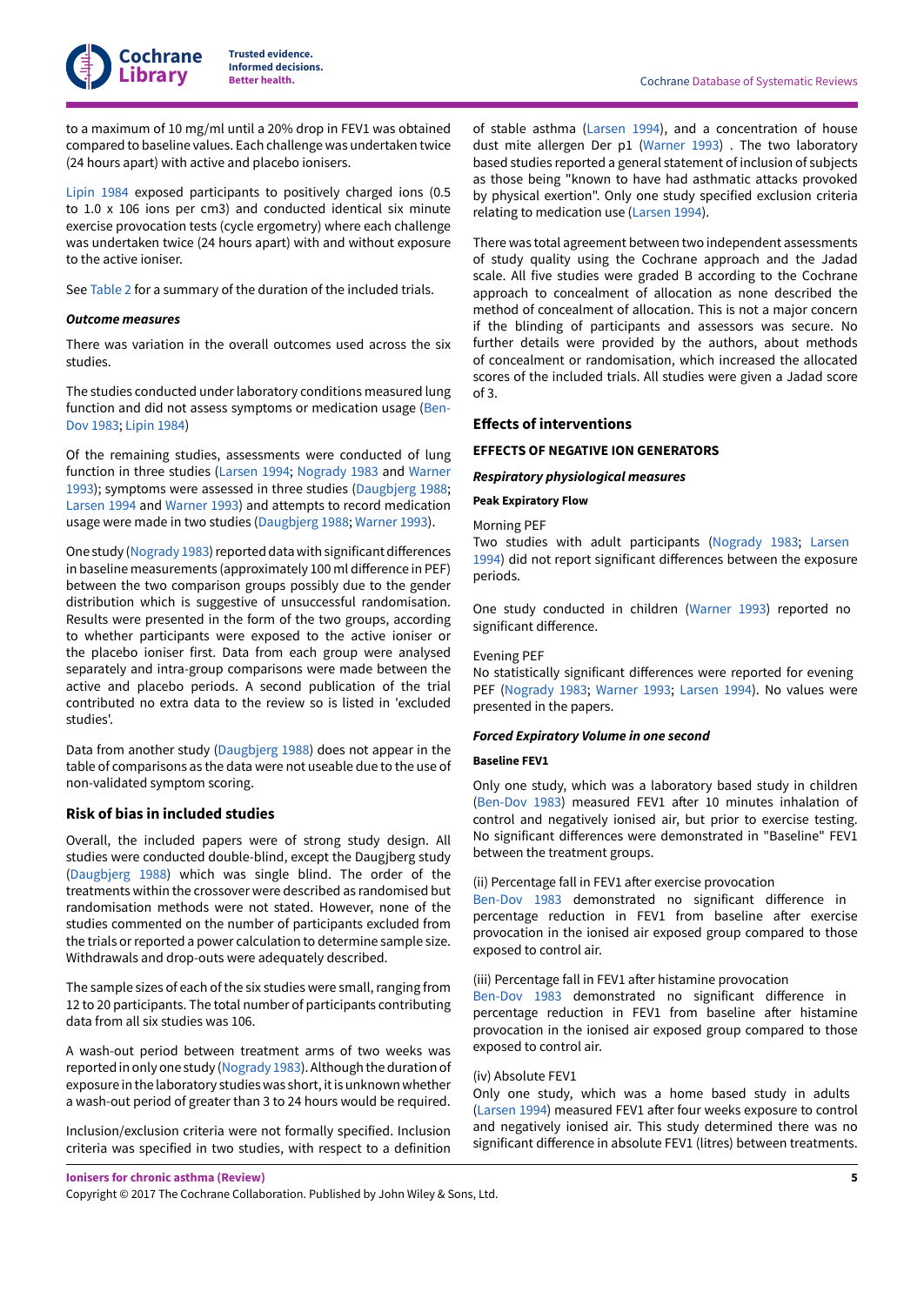

#### **Asthma symptom scores**

Three studies, one conducted in children (Warner 1993) and two in adults (Nogrady 1983; Larsen 1994) recorded asthma symptoms. The Warner study utilised a different symptom scale while the Nogrady and Larsen studies used the same. These measured five dimensions of symptoms and reported a mean symptom score only, not scores for the individual dimensions including the "Total" dimension. Of these three studies, only the Larsen study reported a "Total" dimension. Thus it was not possible to pool these data in an analysis using a standardised mean difference and the analyses are reported separately according to the use of Asthma Symptom Scale "1" and Asthma Symptom Scale "2".

Using the Asthma Symptom Score "1" (Warner 1993) there were no significant differences between the treatments. After six weeks exposure to both ionised air and control air, in the symptom dimensions of "nighttime wheeze"; "daytime wheeze"; "nighttime cough" and "daytime activity".

Using the Asthma Symptom Score "2" (Larsen 1994) there were no significant differences between the treatments, after four weeks exposure to both ionised and control air, in the symptom dimensions scores of: "total"; "sleep disturbance"; "wheeze"; "activity level"; "coughing" and "sputum production".

Nogrady 1983 also used this scale, however, the authors reported a mean of all five dimensions only. There was no significant difference between exposure periods in the mean symptom score.

#### **Bronchodilator Use**

Three studies recorded participants' asthma medication use (inhaled or oral bronchodilators, corticosteroids, sodium cromoglycate and other medications) (Nogrady 1983; Warner 1993; Larsen 1994). No study reported a significant difference in favour of ionised air versus control.

#### **EFFECTS OF POSITIVE ION GENERATORS**

Only one study measured the effects of positive ions on lung function. This study (Lipin 1984), conducted in children demonstrated that positively ionised air was associated with bronchoconstriction, measured by the maximum fall in FEV1 after exercise from baseline (after 10 minutes exposure to ionised air but before cycling) between treatment groups. The confidence interval of the effect of positive ionisation on FEV1 after exercise includes no difference and also a clinically significant deterioration, but the sample size is too small to draw any firm conclusion. Baseline FEV1 was also demonstrated not to be significantly different between treatment groups.

#### **D I S C U S S I O N**

The impact of weather and the resulting ionic charge of the air has been thought to have an impact on biological systems (Sulman 1984) including the respiratory system (Palti 1966). Studies of the effects of weather on morbidity have been conducted with respect to the Foehn, a dry southerly wind of central Europe (Posse 1975; Gnecchi Ruscone 1985) and although asthma patients often report a worsening of symptoms with weather changes, early studies indicate no relationship (Dantzler 1983; Wagner 1983).

Ion generators have been marketed for use to reverse negative ion depletion and to remove dust and smoke particles by electrostatic

precipitation. There is a paucity of data in the literature generated from randomised controlled trials of the effects of ion generators for chronic asthma. Consequently this review has been limited by the small numbers of studies eligible for inclusion in the review and also the inconsistent use of outcome of measures. It is possible that the studies lacked the statistical power to detect changes in outcomes because of the small sample sizes of these studies, ranging from 12 to 20.

The five studies of the effects of negative ion generators and the one study of the effect of a positive ion generator included in this review have failed generally to demonstrate any benefit of these instruments for the treatment of chronic asthma in children and adults. Relevant outcome measures such as PEF, FEV1 after exercise and histamine provocation, symptom scores and asthma medication showed no significant improvement after extended periods of exposure to charged ions compared to normal/control air. It is important to note however that the Ben-Dov et al study (Ben-Dov 1983), a laboratory based study in children demonstrated that during the active ionisation period, the FEV1 after exercise provocation fell 8% less than that during the control air period. This reduction in bronchial reactivity was statistically significant using the Student's paired t-test with a P value of less than 0.015. This reflects the power inherent in a paired t-test, compared to the use of a mean difference. The clinical relevance of this finding generated in a controlled laboratory setting with the concentration of ions at the mouthpiece 100 times the natural concentration in the air is unclear. Furthermore, a statistically significant reduction in bronchial reactivity after histamine challenge did not occur. Interestingly, four of nine participants demonstrated greater histamine sensitivity during inhalation of negative ions compared to control air.

The study by Lipin et al (Lipin 1984) also demonstrated a statistically significant increase in bronchial reactivity after exercise in participants during inhalation of positive ions ( $P = 0.04$ ). In this study, eight of twelve children experienced a greater reduction in FEV1 when the active ioniser was used compared to the placebo ioniser. Two showed no change and two showed a reduction in reactivity. All other outcomes in this review were statistically consistent with those reported by authors of the studies.

Asthma symptoms were not demonstrably improved as a consequence of active ionisation. The two studies, however, which recorded or reported this outcome used two apparently un validated symptom scales; the Nogrady study (Nogrady 1983) which utilised the same scale as the Larsen study (Larsen 1994) reported a mean symptom score of the five dimensions rather than the "Total" dimension score. The frequency of "nighttime cough" recorded in the Warner study (Warner 1993) increased during the ionisation period (exposure to negative ions for six weeks) to a level which approached statistical significance [Wilcoxon signed rank sum test  $P = 0.055$ ]. If the use of room air ionisers is to be pursued then this finding requires further investigation.

Asthma medication use was not demonstrated to be significantly reduced during active ionisation compared to when the placebo ioniser was in use. Beta-2 agonist use was an outcome measure in only one of three studies which recorded medication use. The amount of rescue medication used is more likely to reflect a change in condition as compared to other asthma medications.

**Ionisers for chronic asthma (Review)**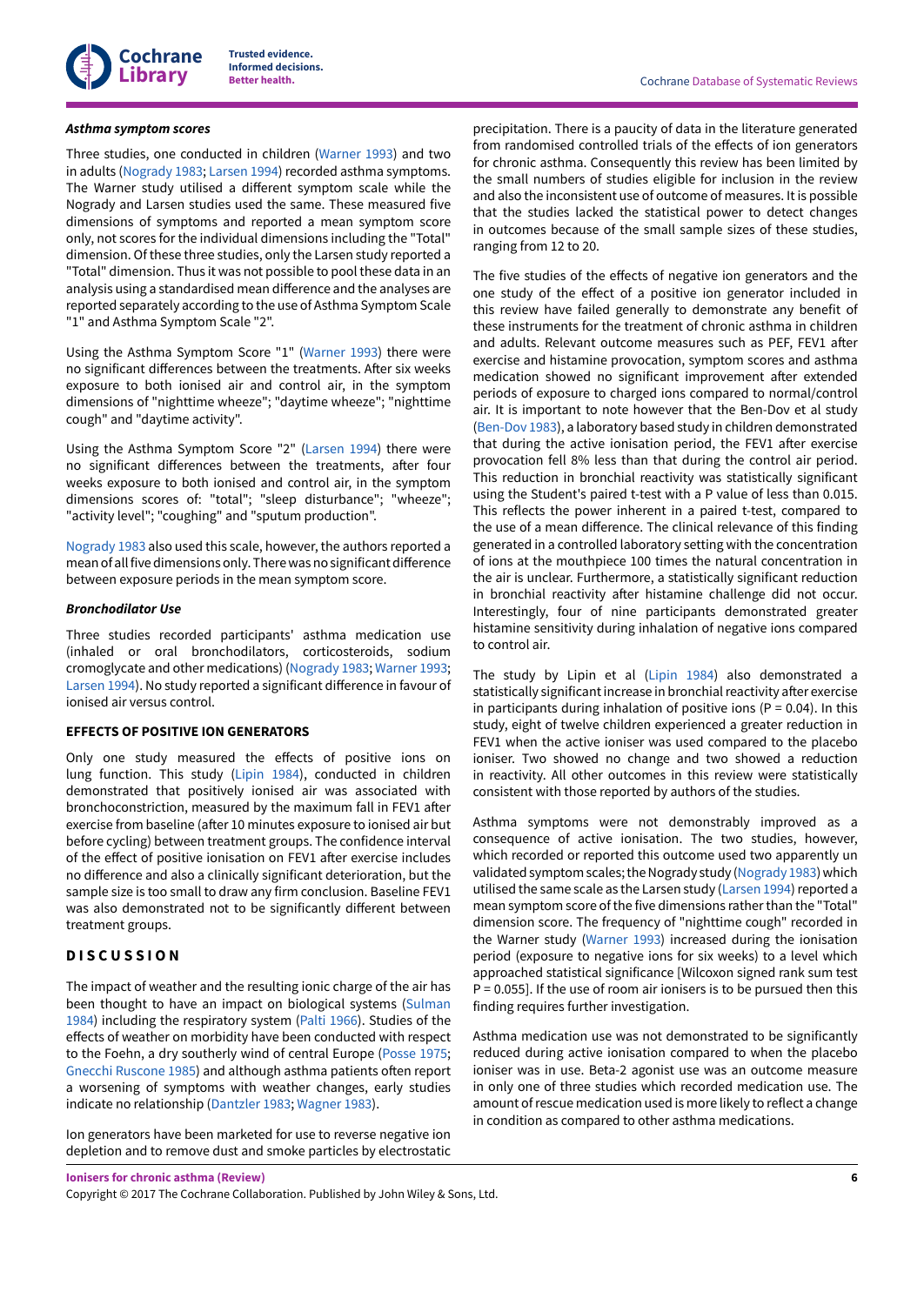One study (Larsen 1994) provoked some interesting correspondence (Jonassen 1996) which suggests the need to carry out initial trials on the efficiency of the ioniser before using it in a trial. The ioniser is an instrumental component in the trial and could potentially influence the trial outcome. Another point about the length of time an ioniser should be turned on in order to 'clean' the air in a room is also worthy of consideration. Any trials implemented to test an improvement of symptoms in asthma patients should consider these points.

In conclusion, individual studies in a laboratory setting suggest that positively ionised air may aggravate exercise induced asthma and negatively ionised air may attenuate exercise induced asthma during exposure to these charged ions at 100 fold the concentration found naturally in the air. No other significant benefit or harm in terms of lung function (baseline and absolute FEV1, PEF), asthma symptoms or medication use were demonstrated and none occurred in the home setting.

## **A U T H O R S ' ꢀ C O N C L U S I O N S**

## **Implications for practice**

Based on the evidence currently available from randomised controlled trials, a recommendation cannot be given for the use of room air ionisers in the homes of patients with chronic asthma.

#### **Implications for research**

The strength of evidence from six randomised controlled trials does not suggest that air ionisers are significantly beneficial for patients with chronic asthma. There are no further data to provide additional evidence to support their use and the absence of such data in the medical literature since 1993 suggests a declining interest. The review does suggest, however, that further trials would need to incorporate issues on compliance, efficiency of the ioniser and the environment in which the trial takes place.

## **A C K N O W L E D G E M E N T S**

Thanks to Jane Dennis for her very thorough and accurate translations. Thanks to Toby Lasserson for his support. We gratefully acknowledge the assistance of Vasya Vlassov for helping with translating from Russian.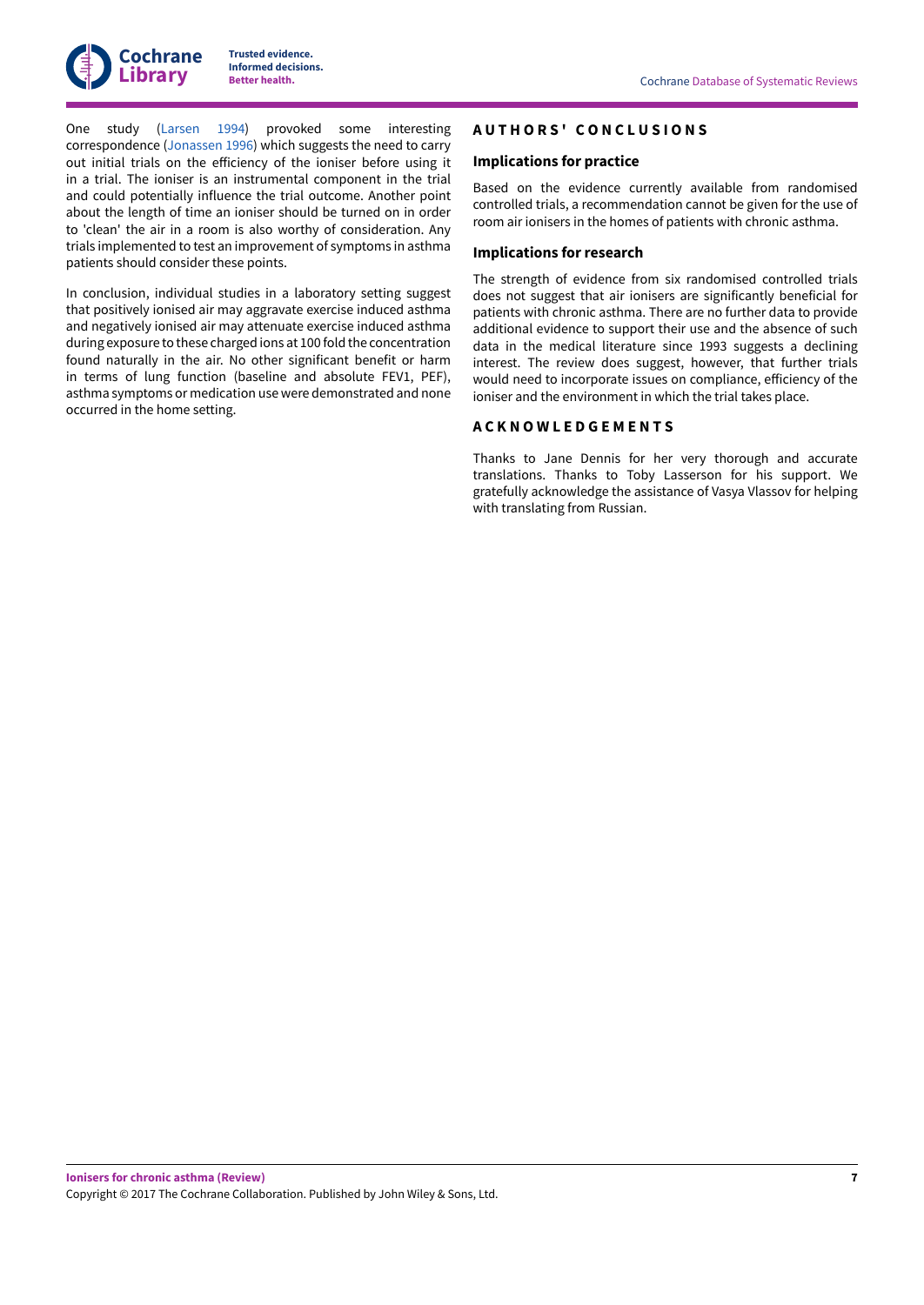## **R E F E R E N C E S**

#### **References to studies included in this review**

#### **Ben-Dov 1983** {published data only}

Ben-Dov I, Amirav I, Shochina M, Amitai I, Bar-Yishay E, Godfrey S. Effect of negative ionisation of inspired air on the response of asthmatic children to exercise and inhaled histamine. Thorax 1983;**38**(8):584-8. [MEDLINE: 83302921]

#### **Daugbjerg 1988** {published data only}

Daugbjerg P, Brenoe E, Henriksen E, Ibsen KK. Ion generator and asthmatic bronchitis/bronchial asthma. Evaluation of an ion generator in the treatment of recurrent asthmatic bronchitis and bronchial asthma [Iongenerator og astmatisk bronchitis/ asthma bronchiale. Evaluering af iongenerator i behandling af recidiverende astmatisk bronchitis og asthma bronchiale hos born]. Ugeskrift for Laeger 1988;150(2):90-4.

#### **Larsen 1994** {published data only}

Larsen KR, Olsen OT, Jarnvig IL, Svendsen UG. Ion generators and bronchial asthma. A double-blind placebo controlled study [Iongeneratorer og asthma bronchiale. En dobbeltblind placebokontrolleret undersogelse]. Ugeskrift for Laeger 1994;**156**(41):6025-7.

#### **Lipin 1984** {published data only}

Lipin I, Gur I, Amitai Y, Amirav I, Godfrey S. Effect of positive ionisation of inspired air on the response of asthmatic children to exercise. Thorax 1984;**39**(8):594-6.

#### **Nogrady 1983** {published data only}

Nogrady S. Air ionisation-its effects in bronchial asthma. Australia and New Zealand Journal of Medicine 1983;**13**(5):547.

Nogrady SG, Furnass SB. Ionisers in the management of bronchial asthma. Thorax 1983;**38**(12):919-22.

#### **Warner 1993** {published data only}

Warner JA, Marchant JL, Warner JO, Double blind trial of ionisers in children with asthma sensitive to the house dust mite. Thorax 1993;**48**(4):330-3.

#### **References to studies excluded from this review**

#### **Jones 1976** {published data only}

Jones DP, O'Connor SA, Collins JV, Watson BW. Effect of longterm ionized air treatment on patients with bronchial asthma. Thorax 1976;**31**(4):428-32.

#### **Kirkham 1984** {published data only}

Kirkham AJ, Hawkins L, Guyatt AR, Lumley K, Horsfield K, Cumming G. The effect of air ionisation on lung function in chronic asthmatics. Clinical Science 1984;**67**(Suppl 9):62-3.

#### **Mitchell 1980** {published data only}

Mitchell EA, Elliott RB. Controlled trial of an electrostatic precipitator in childhood asthma. Lancet 1980;**2**(8194):559-61.

#### **Nogrady 1983b** {published data only}

Nogrady S, Furnass B, Stevens D. Air ionisation-its effects in bronchial asthma. Australia and New Zealand Journal of Medicine 1983;**13**(5):547.

#### **Osterballe 1979** {published data only}

Osterballe O, Weeke B, Albrechtsen O. Influence of small atmospheric ions on the airways in patients with bronchial asthma. Allergy 1979;**34**(3):187-94.

#### **Palti 1966** {published data only}

Palti Y, De Nour E, Abrahamov A. The effect of atmospheric ions on the respiratory system of infants. Pediatrics 1966;**38**(3):405-11.

#### **Ponomarenko 2003** {published data only}

\*ꢀ Ponomarenko GN, Ponomareva EV, Sereda VP. Biocontrolled aeroionotherapy - a new method of treatment in patients with bronchial asthma [Bioupravliaemaia aeroionoterapiia - novyi metod lecheniia bol'nykh bronkhial'noi astmoi]. Vopr Kurortol Fizioter Lech Fiz Kult 2003;**5**:17-9.

#### **Wickman 1989** {published data only}

Wickman M, Sandvik L, Aas K. Ion generators are not a complement to asthma treatment in children [Jongeneratorer inget komplement i astmabehandlingen hos barn]. Lakartidningen 1989;**86**(20):1889-90.

#### **Zylberberg 1960** {published data only}

Zylberberg B, Loveless MH. Preliminary experiments with ionized air in asthma. Journal of Allergy 1960;**31**(4):370-4.

#### **References to studies awaiting assessment**

#### **Yunus 2012** {published data only}

Yunus F, Sutoyo DK. The effect of air filter with balanced anioncation usage on airway inflammation, asthma control, and lung function test of allergic asthma patients. Respirology 2012;**17**:6.

#### **Additional references**

#### **Dantzler 1983**

Dantzler BS, Martin BG, Nelson HS. The effect of positive and negative air ions on bronchial asthma. Annals of Allergy 1983;**51**:362-6.

#### **Gnecchi Ruscone 1985**

Gnecchi Ruscone T, Crosignani P, Micheletti T, Sala L, Santomauro D. Meteorological influences on myocardial infarction in the metropolitan area of Milan. International Journal of Cardiology 1985;**9**:75-80.

#### **Jadad 1996**

Jadad AR, Moore RA, Carroll D, Jenkinson C, Reynolds DJM, Gavaghan GJ, et al. Assessing the quality of reports of randomised trials: is blinding necessary?. Controlled Clinical Trials 1996;**17**:1-12.

**Ionisers for chronic asthma (Review)**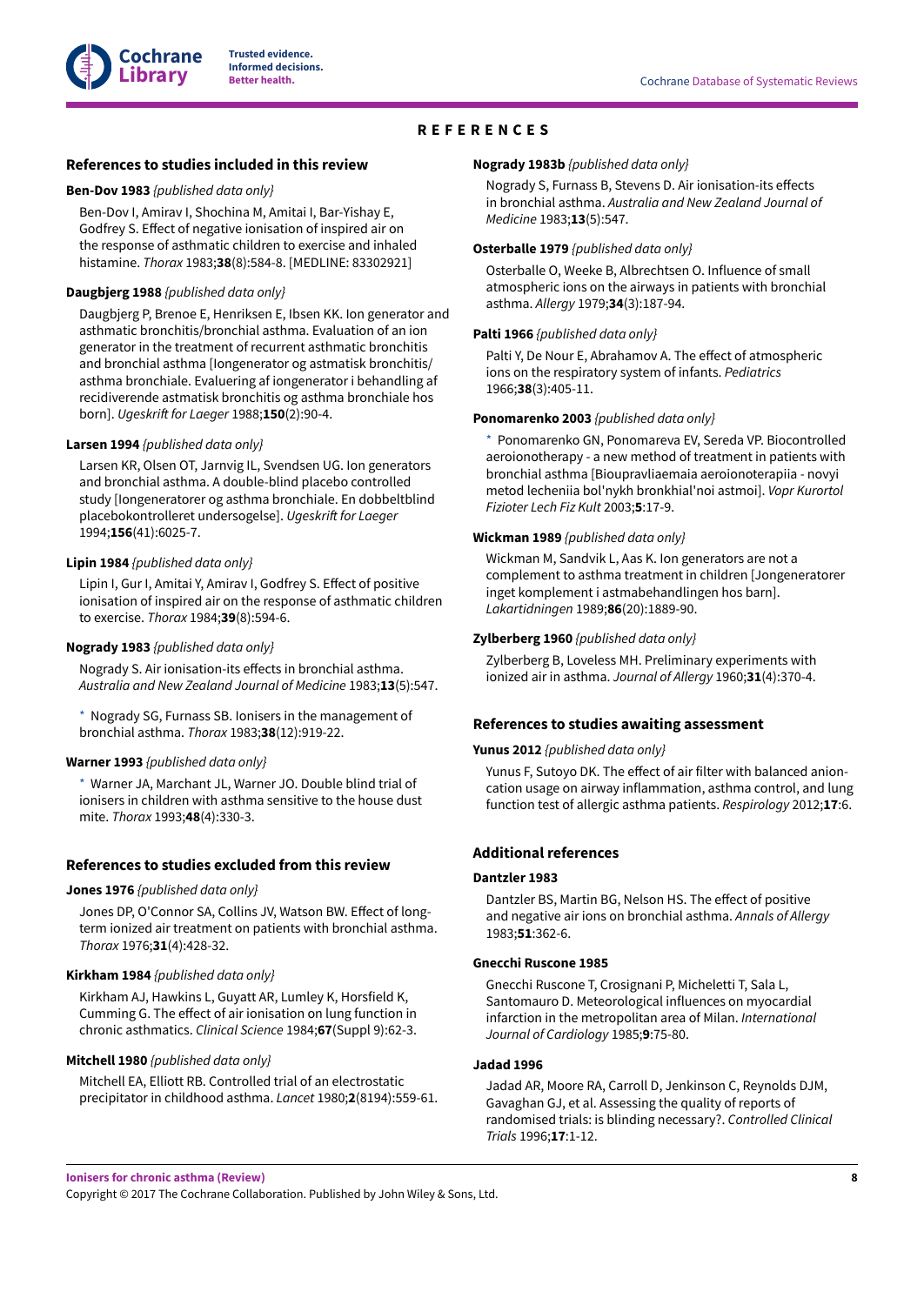

#### **Jonassen 1996**

Jonassen N. Ion generators and bronchial asthma [Iongeneratorer og asthma bronchiale]. Ugeskrift for Laeger 1996;**158**(29):4203-5.

## **ONS 1996**

Office for National Statistics, Government Statistical Service. Key health statistics from general practice. Studies on medical and population subjects; No. 60. 1996.

#### **Posse 1975**

Posse P. Effect of weather on morbidity dynamics in a large city. An investigation on the population of Munich. Munchener Medizinische Wochenschrift 1975;117:425-30.

#### **Smith 2000**

Smith NM [on behalf of the National Asthma Campaign]. The 'needs of people with asthma' survey and initial presentation of the data. Asthma Journal 2000;**5**:133-7.

#### **CHARACTERISTICS OF STUDIES**

#### **Characteristics of included studies** [ordered by study ID]

#### **Ben-Dov 1983**

**Sulman 1984**

Sulman FG. The impact of weather on human health. Reviews on Environmental Health 1984;**4**:83-119.

#### **Wagner 1983**

Wagner CJ, Danziger RE, Nelson HS. Relation between positive small air ions, weather fronts and pulmonary function in patients with bronchial asthma. Annals of Allergy 1983;**51**:430-5.

#### **Wehner 1969**

Wehner AP. Electro-aerosols, air ions and physical medicine. American Journal of Physical Medicine 1969;**48**(3):119-49.

\* Indicates the major publication for the study

| Methods             | Crossover study<br>Randomisation method: unclear                                                      |
|---------------------|-------------------------------------------------------------------------------------------------------|
|                     | Blinding: Double-Blind                                                                                |
|                     | Excluded: not described                                                                               |
|                     | Withdrawals: None stated                                                                              |
|                     | Baseline characteristics: comparable                                                                  |
|                     | Power calculation: not given                                                                          |
|                     | Jadad Score: 3                                                                                        |
| Participants        | Total = 17 children with asthma                                                                       |
|                     | (17 completing trial)                                                                                 |
|                     | Gender-11M:6F. Age range 10-20 years, mean age 12.5 years                                             |
|                     | All patients had exercise-induced asthma                                                              |
|                     | Inclusion/exclusion criteria-not stated                                                               |
|                     | 11 exercised challenged                                                                               |
|                     | 10 histamine challenged<br>(4 participated in both)                                                   |
|                     |                                                                                                       |
|                     | No details of severity reported                                                                       |
| Interventions       | Laboratory-based study:                                                                               |
|                     | Negatively ionised air (4x10/5-10x10/5 ions /cm3) versus                                              |
|                     | Control room or non-ionised air.                                                                      |
|                     | 10 minutes pre-challenge (exercise and histamine) exposure, 6 minutes exercise test 3-24 hours apart. |
|                     | 3 minutes post-histamine challenge measurement.                                                       |
|                     | Histamine provocative dose = PD20                                                                     |
| Outcomes            | FEV1 measurement pre-challenge, during challenge and post-challenge                                   |
| Notes               |                                                                                                       |
| <b>Risk of bias</b> |                                                                                                       |
| <b>Bias</b>         | Authors' judgement<br><b>Support for judgement</b>                                                    |

**Ionisers for chronic asthma (Review)**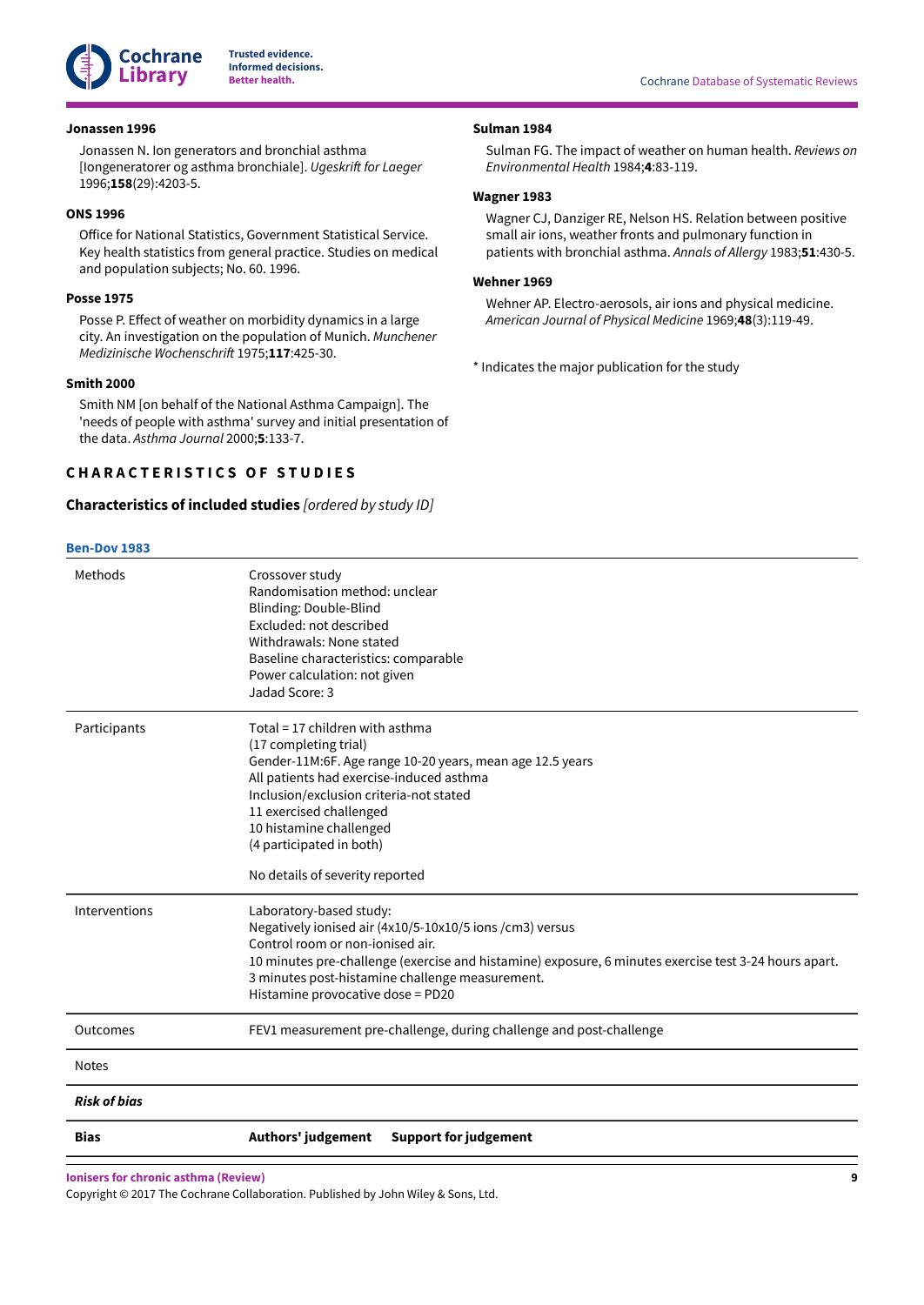

#### **Ben-Dov 1983** (Continued)

Allocation concealment (selection bias)

Unclear risk Information not available

| <b>Daugbjerg 1988</b>                      |                                                                                                                                                                                                                             |                                                                                           |
|--------------------------------------------|-----------------------------------------------------------------------------------------------------------------------------------------------------------------------------------------------------------------------------|-------------------------------------------------------------------------------------------|
| Methods                                    | Crossover study<br>Randomisation method: unclear<br>Blinding: single blind<br>Excluded: not described<br>Withdrawals: 3<br>No baseline statistics given<br>Power calculation: not given<br>Jadad score: 3                   |                                                                                           |
| Participants                               | Total = 19 children (16 completing trial)<br>Gender: 12m:7F<br>(9m:7F completing)<br>Average age 63 months<br>No baseline measurements taken<br>Inclusion/exclusion criteria-not stated<br>No details of severity reported. | All patients had asthma or 'Wheezy Bronchitis'                                            |
| Interventions                              | 3 x 4-week periods                                                                                                                                                                                                          | Home-based study: negatively ionised air versus control/non-ionised air                   |
| Outcomes                                   | sence/days of sickness                                                                                                                                                                                                      | In house developed four point symptom score; medication usage; parent reported school ab- |
| <b>Notes</b>                               | Results not usable                                                                                                                                                                                                          |                                                                                           |
| <b>Risk of bias</b>                        |                                                                                                                                                                                                                             |                                                                                           |
| <b>Bias</b>                                | Authors' judgement                                                                                                                                                                                                          | <b>Support for judgement</b>                                                              |
| Allocation concealment<br>(selection bias) | Unclear risk                                                                                                                                                                                                                | Information not available                                                                 |

## **Larsen 1994**

| Methods      | Crossover study<br>Randomisation method: Third party drew 'active' or 'placebo' labels out of an envelope (personal<br>communication from trialist).<br>Blinding: Double-blind<br>Excluded: not stated<br>Withdrawals: 1<br>Baseline characteristics: comparable<br>Power calculation: not given<br>Jadad score: 5 |
|--------------|--------------------------------------------------------------------------------------------------------------------------------------------------------------------------------------------------------------------------------------------------------------------------------------------------------------------|
| Participants | Total = 20 adults (19 completing trial)<br>Gender: 9M:10F (one dropout), Age range 18-60 years, mean age 47<br>All patients had asthma                                                                                                                                                                             |

**Ionisers for chronic asthma (Review)**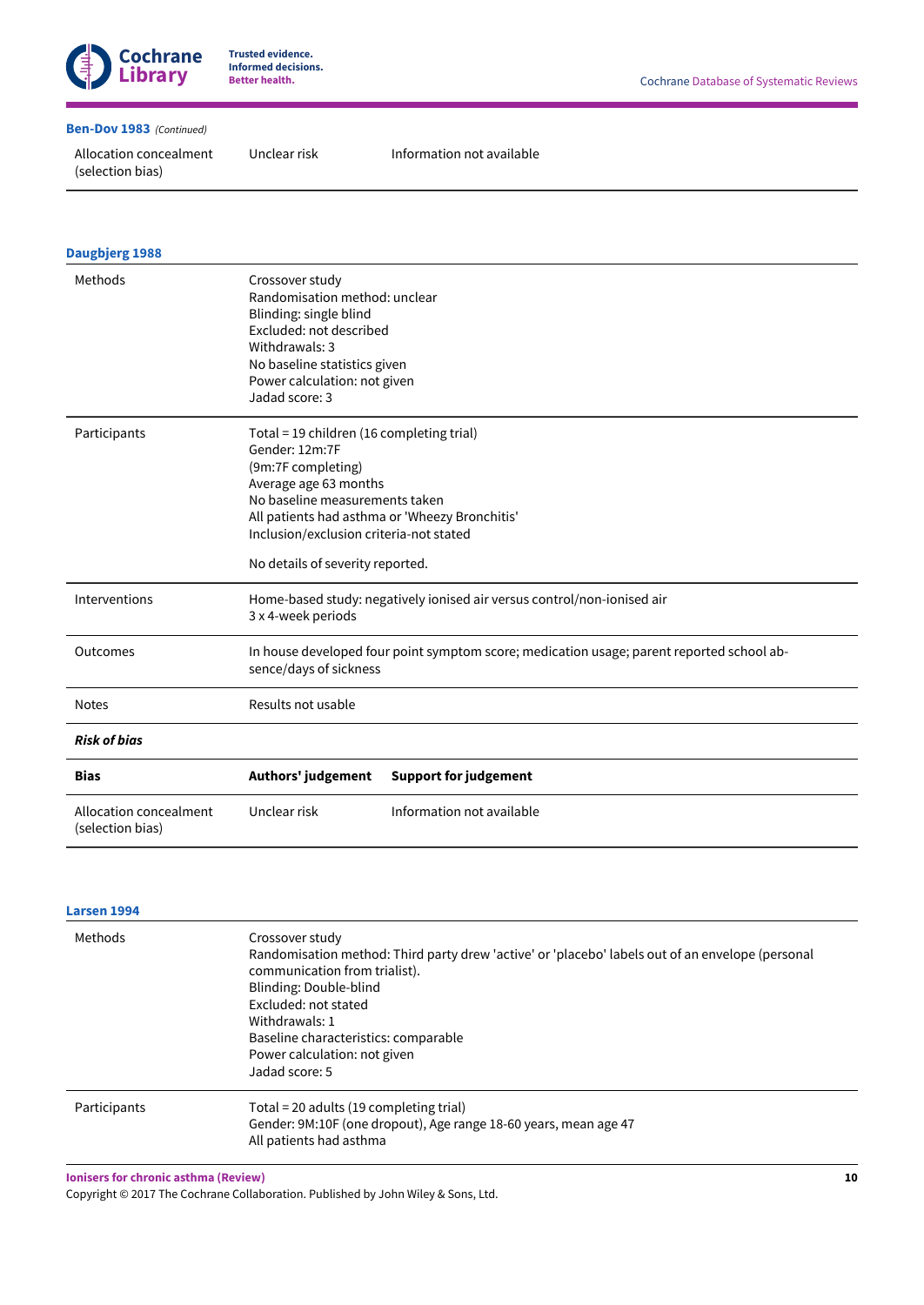

| Larsen 1994 (Continued)                    |                                                                                                                                                                        |                                                                                                                                                                                                                                               |  |  |
|--------------------------------------------|------------------------------------------------------------------------------------------------------------------------------------------------------------------------|-----------------------------------------------------------------------------------------------------------------------------------------------------------------------------------------------------------------------------------------------|--|--|
|                                            |                                                                                                                                                                        | Inclusion criteria-stable asthma defined by oral steroid use<br>Variation in PEF of > 20% or > 15% FEV1 reversibility after 0.2mg salbutamol delivered by spacer<br>Inhaled steroid use < 1000mcg/day ipratropium bromide/sodium cromoglycate |  |  |
| Interventions                              | Home-based<br>lonised air versus control/<br>non-ionised air 24 hours per day, Positive or negative not stated<br>lonised air for 4 weeks then control air for 4 weeks |                                                                                                                                                                                                                                               |  |  |
| Outcomes                                   | Morning/evening PEF. FEV1, FVC, VC, Symptom scores                                                                                                                     |                                                                                                                                                                                                                                               |  |  |
| <b>Notes</b>                               | Jadad score: 5<br>Higher scoring due to extra information provided by author through personal communication                                                            |                                                                                                                                                                                                                                               |  |  |
| <b>Risk of bias</b>                        |                                                                                                                                                                        |                                                                                                                                                                                                                                               |  |  |
| <b>Bias</b>                                | Authors' judgement                                                                                                                                                     | <b>Support for judgement</b>                                                                                                                                                                                                                  |  |  |
| Allocation concealment<br>(selection bias) | Low risk                                                                                                                                                               | Sealed envelope; investigators unaware as to treatment group assignment                                                                                                                                                                       |  |  |

## **Lipin 1984**

| Methods                                    | Crossover study<br>Randomisation method: unclear<br>Blinding: double-blind<br>Withdrawals: none stated<br>Baseline statistics: comparable<br>Power calculation: not given<br>Jadad score: 3 |                                                        |  |  |  |
|--------------------------------------------|---------------------------------------------------------------------------------------------------------------------------------------------------------------------------------------------|--------------------------------------------------------|--|--|--|
| Participants                               | Total = 12 (12 completing trial)<br>All patients were asthmatic<br>Inclusion/exclusion criteria-not stated<br>No details of severity were reported.                                         | Gender: 7M:5F, Age range 9-15 years, mean age 12 years |  |  |  |
| Interventions                              | Laboratory-based study: Positively ionised air versus control/non-ionised air<br>10 minutes exposure and exposure during 6 minute exercise test. Tests carried out 24 hours apart           |                                                        |  |  |  |
| Outcomes                                   | Bronchial reactivity-<br>measuring the effect on FEV1                                                                                                                                       |                                                        |  |  |  |
| <b>Notes</b>                               |                                                                                                                                                                                             |                                                        |  |  |  |
| <b>Risk of bias</b>                        |                                                                                                                                                                                             |                                                        |  |  |  |
| <b>Bias</b>                                | Authors' judgement                                                                                                                                                                          | <b>Support for judgement</b>                           |  |  |  |
| Allocation concealment<br>(selection bias) | Unclear risk                                                                                                                                                                                | Information not available                              |  |  |  |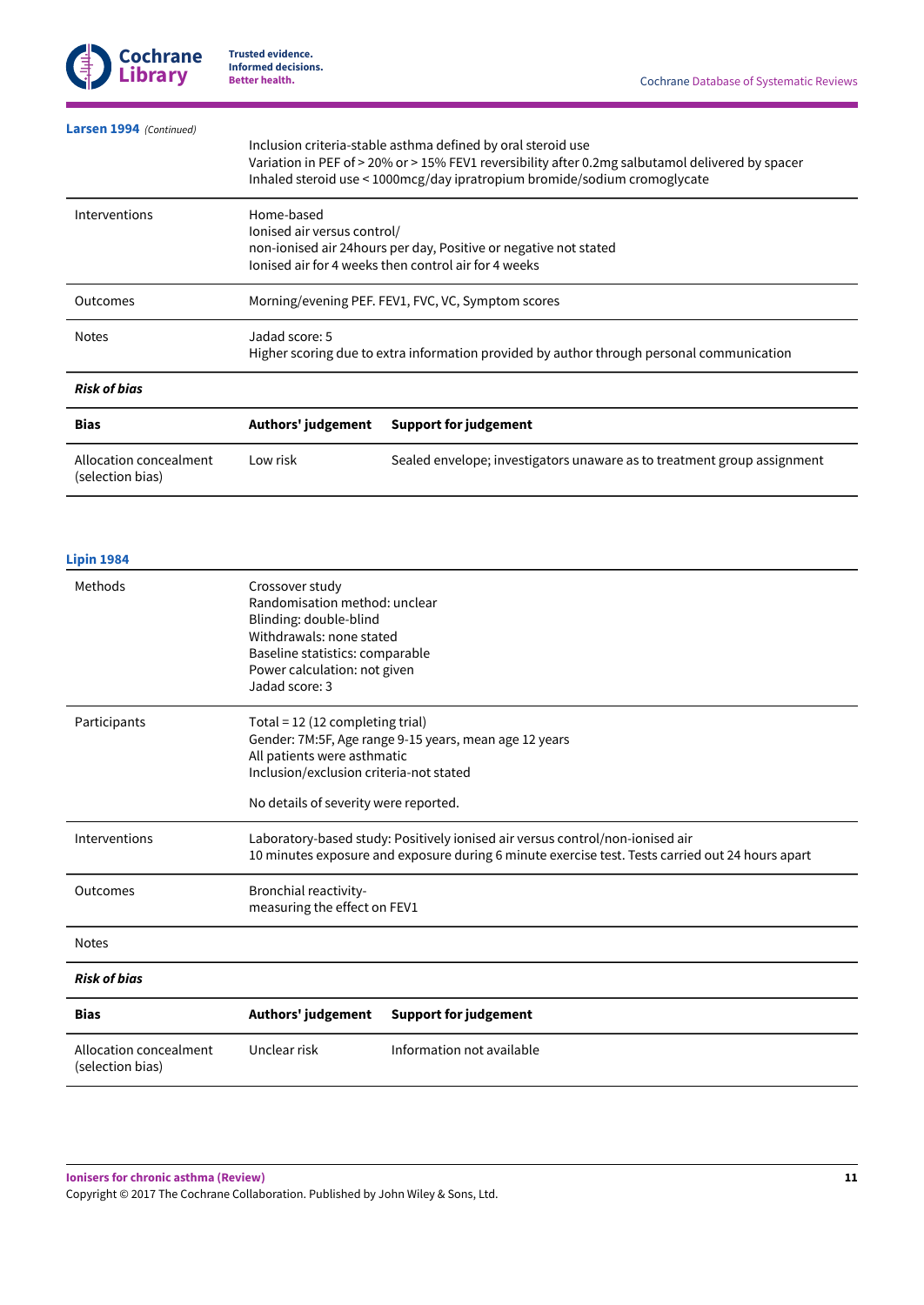

| <b>Nogrady 1983</b>                        |                                                                                                                                                                                                                                                 |                                                                                                                                                                                                                                                                                                                                                                                                          |
|--------------------------------------------|-------------------------------------------------------------------------------------------------------------------------------------------------------------------------------------------------------------------------------------------------|----------------------------------------------------------------------------------------------------------------------------------------------------------------------------------------------------------------------------------------------------------------------------------------------------------------------------------------------------------------------------------------------------------|
| Methods                                    | Crossover study<br>Randomisation method: unclear<br>Blinding: double-blind<br>Excluded: not stated<br>Withdrawals: 1<br>Power calculation: not given<br>Jadad score: 3                                                                          |                                                                                                                                                                                                                                                                                                                                                                                                          |
| Participants                               | (19 completing trial).<br>Gender: 10M:9F Mean age 36 years<br>All patients had asthma<br>Inclusion/exclusion criteria-not stated<br>am PEF: 399(132)<br>pm PEF: 442(103)<br>symptom score: 1.8(1.85)<br>medication: 5.9(2.9)<br>See Nogrady (b) | Original version of study had a total no. = 20 adult<br>Original study group of 20 separated into groups (a) and (b) because of gender distribution between<br>groups and baseline lung function higher probably due to gender distribution<br>Group (a) consists of 10 subjects: 8 males and 2 females, which started study on the active ioniser and<br>whose mean (SD) baseline characteristics were: |
| Interventions                              | Home-based<br>Negatively ionised air or control/                                                                                                                                                                                                | non-ionised air. 2 x 8 week treatment arms with 4 weeks washout. Total length of trial 6 months                                                                                                                                                                                                                                                                                                          |
| Outcomes                                   | Morning PEF measurement; Sympton scores                                                                                                                                                                                                         |                                                                                                                                                                                                                                                                                                                                                                                                          |
| <b>Notes</b>                               |                                                                                                                                                                                                                                                 |                                                                                                                                                                                                                                                                                                                                                                                                          |
| <b>Risk of bias</b>                        |                                                                                                                                                                                                                                                 |                                                                                                                                                                                                                                                                                                                                                                                                          |
| <b>Bias</b>                                | Authors' judgement                                                                                                                                                                                                                              | <b>Support for judgement</b>                                                                                                                                                                                                                                                                                                                                                                             |
| Allocation concealment<br>(selection bias) | Unclear risk                                                                                                                                                                                                                                    | Information not available                                                                                                                                                                                                                                                                                                                                                                                |

#### **Warner 1993**

| Methods      | Crossover study<br>Randomisation method: unclear<br>Blinding: double-blind<br>Excluded: not stated<br>Withdrawals: not described<br>Baseline characteristics: comparable<br>Power calculation: not given<br>Jadad score: 3                                                   |
|--------------|------------------------------------------------------------------------------------------------------------------------------------------------------------------------------------------------------------------------------------------------------------------------------|
| Participants | Total = $20(20$ completing the trial)<br>No gender ration given.<br>Age range 3-11 years, median age 9 years<br>All patients had asthma<br>Inclusion criteria-Der p1 concentration in the living room and child's bedroom $>$ 2mg/m3 air<br>No details of severity reported. |

**Ionisers for chronic asthma (Review)**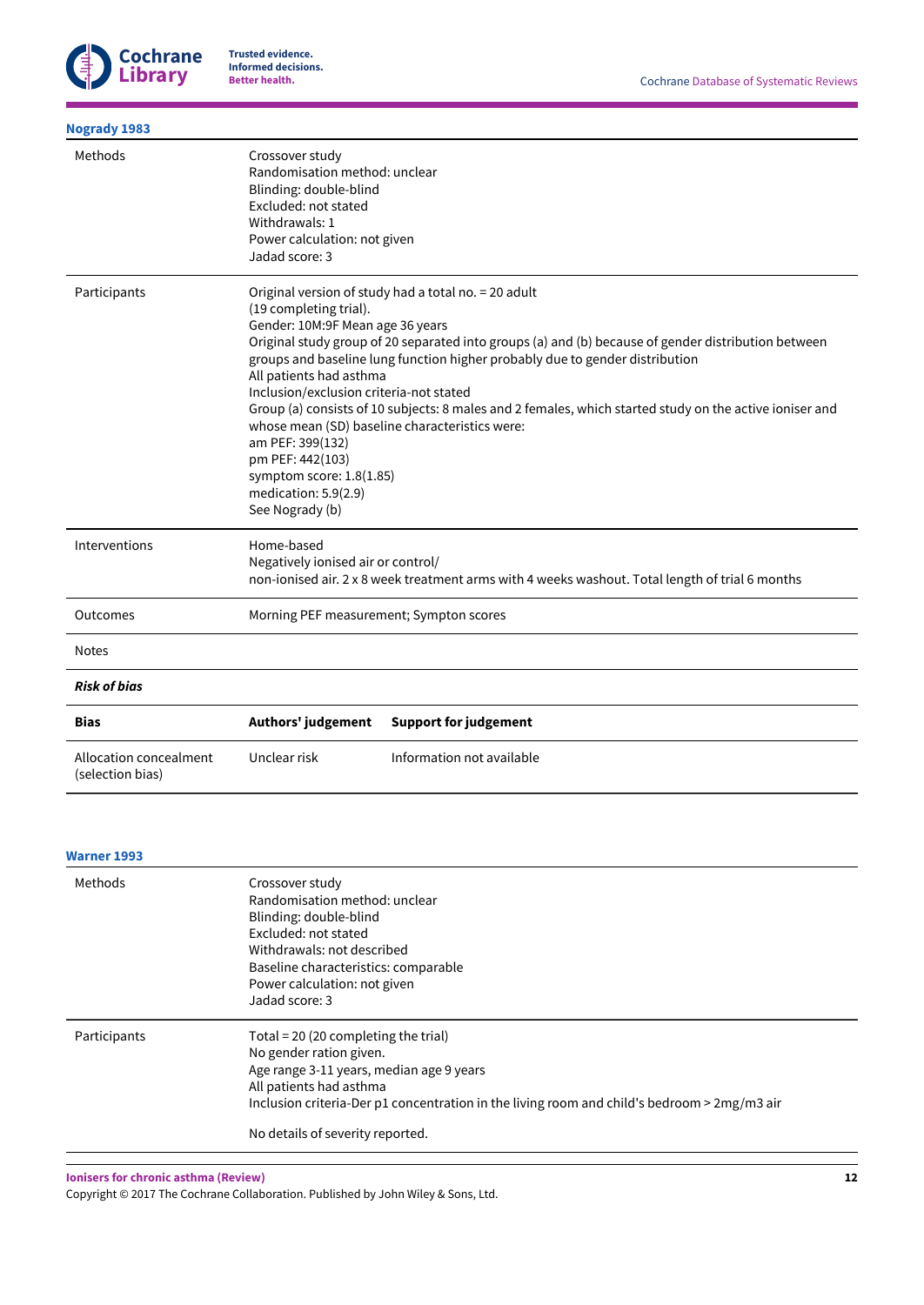

| <b>Warner 1993</b> (Continued)             |                           |                                                                                                                                                                                   |
|--------------------------------------------|---------------------------|-----------------------------------------------------------------------------------------------------------------------------------------------------------------------------------|
| Interventions                              | Home-based                | Negatively lonised air versus non-ionised air/ control air. 6 weeks ionised, 6 weeks non-ionised/con-<br>trol. Air sampling performed at beginning, middle and end of each period |
| Outcomes                                   | activity, medication      | Morning/evening PEF, nightitme wheeze, daytime wheeze, nighttime cough, daytime cough, daytime                                                                                    |
| <b>Notes</b>                               |                           |                                                                                                                                                                                   |
| <b>Risk of bias</b>                        |                           |                                                                                                                                                                                   |
| <b>Bias</b>                                | <b>Authors' judgement</b> | <b>Support for judgement</b>                                                                                                                                                      |
| Allocation concealment<br>(selection bias) | Unclear risk              | Information not available                                                                                                                                                         |

## **Characteristics of excluded studies** [ordered by study ID]

| <b>Study</b>      | <b>Reason for exclusion</b>                                                                                                                                                              |
|-------------------|------------------------------------------------------------------------------------------------------------------------------------------------------------------------------------------|
| <b>Jones 1976</b> | Not randomised<br>No control group                                                                                                                                                       |
| Kirkham 1984      | Not randomised                                                                                                                                                                           |
| Mitchell 1980     | No placebo treatment<br>Not blinded                                                                                                                                                      |
| Nogrady 1983b     | Secondary report of included study [Nogrady(a) and Nogrady(b)] No extra data extracted                                                                                                   |
| Osterballe 1979   | Not randomised                                                                                                                                                                           |
| Palti 1966        | Groups not comparable. One group of 13 suffering from asthmatic bronchitis. One group of 6 with<br>no respiratory problems.                                                              |
| Ponomarenko 2003  | Study inadequately described to determine whether it was randomised or not.                                                                                                              |
| Wickman 1989      | Randomised control trial measuring the ionisers effect on the reduction of airborne particles. Cor-<br>respondence with author revealed no patient data as none was originally recorded. |
| Zylberberg 1960   | No placebo group<br>Compared negative ionisation with positive ionisation                                                                                                                |

## **DATA AND ANALYSES**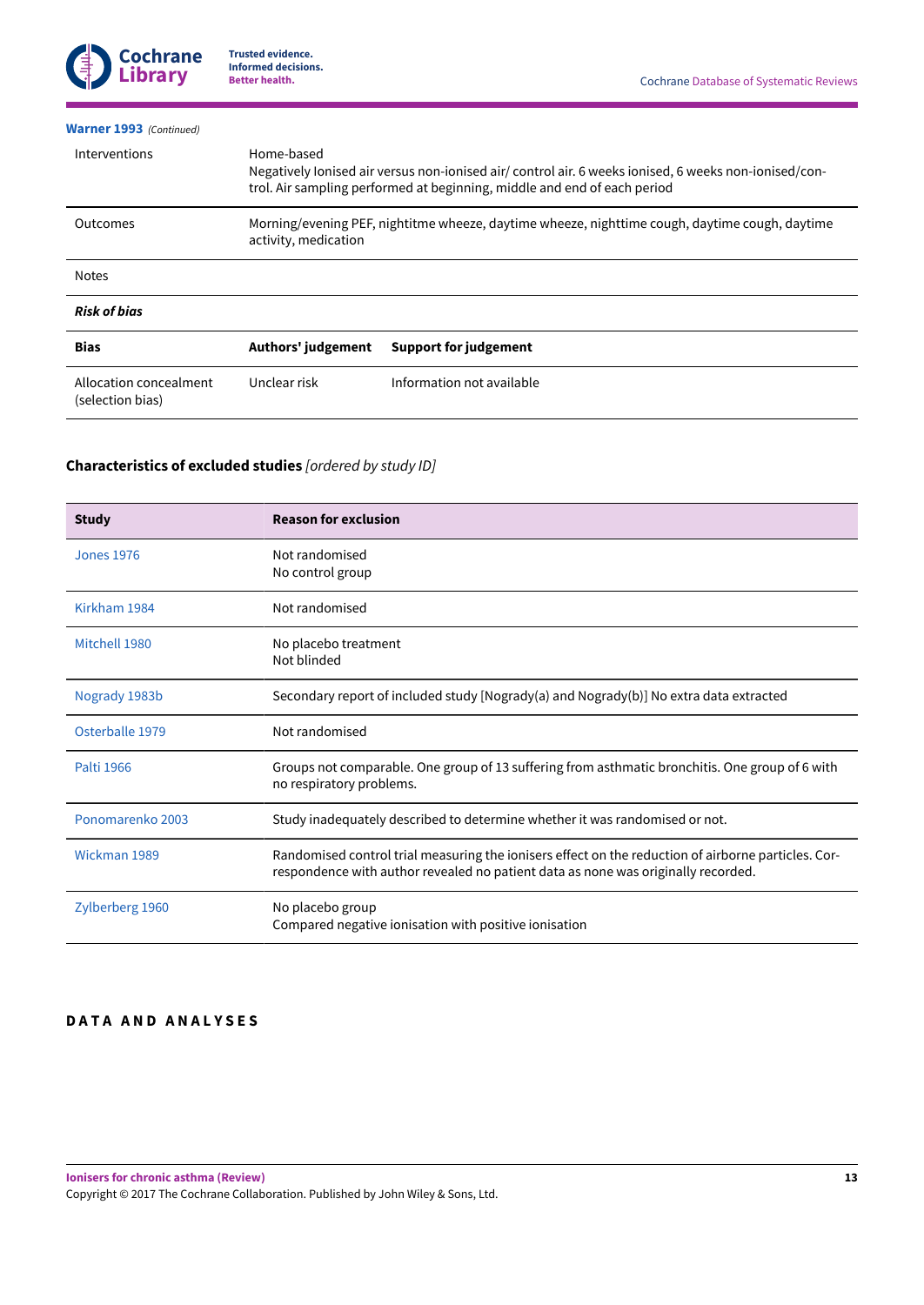## **Comparison 1. Negative ionised air versus non-ionised air**

| Outcome or subgroup title                                                                       | No. of<br>studies | No. of<br>partici-<br>pants | <b>Statistical method</b>           | <b>Effect size</b>  |
|-------------------------------------------------------------------------------------------------|-------------------|-----------------------------|-------------------------------------|---------------------|
| 1 FEV1 (Fall %) after exercise test                                                             | 1                 |                             | Mean Difference (IV, Fixed, 95% CI) | Totals not selected |
| 1.1 Adults                                                                                      | 0                 |                             | Mean Difference (IV, Fixed, 95% CI) | $0.0$ [0.0, 0.0]    |
| 1.2 Children                                                                                    | 1                 |                             | Mean Difference (IV, Fixed, 95% CI) | 0.0 [0.0, 0.0]      |
| 2 Baseline FEV1(litres) (after inhala-<br>tion of negative ions prior to exer-<br>cise testing) | 1                 |                             | Mean Difference (IV, Fixed, 95% CI) | Totals not selected |
| 2.1 Adults                                                                                      | $\mathbf 0$       |                             | Mean Difference (IV, Fixed, 95% CI) | $0.0$ [0.0, 0.0]    |
| 2.2 Children                                                                                    | 1                 |                             | Mean Difference (IV, Fixed, 95% CI) | $0.0$ [0.0, 0.0]    |
| <b>3 Morning Peak Expiratory Flow</b><br>(Litres/min)                                           | 3                 |                             | Mean Difference (IV, Fixed, 95% CI) | Totals not selected |
| 3.1 Adults                                                                                      | 2                 |                             | Mean Difference (IV, Fixed, 95% CI) | $0.0$ [0.0, 0.0]    |
| 3.2 Children                                                                                    | 1                 |                             | Mean Difference (IV, Fixed, 95% CI) | 0.0 [0.0, 0.0]      |
| 4 FEV1 (Litres/min) > 4 weeks                                                                   | 1                 |                             | Mean Difference (IV, Fixed, 95% CI) | Totals not selected |
| 4.1 Adults                                                                                      | 1                 |                             | Mean Difference (IV, Fixed, 95% CI) | 0.0 [0.0, 0.0]      |
| 4.2 Children                                                                                    | $\mathbf 0$       |                             | Mean Difference (IV, Fixed, 95% CI) | 0.0 [0.0, 0.0]      |
| <b>5 Evening Peak Expiratory Flow</b><br>(Litres/min)                                           | 3                 |                             | Mean Difference (IV, Fixed, 95% CI) | Totals not selected |
| 5.1 Adults                                                                                      | 2                 |                             | Mean Difference (IV, Fixed, 95% CI) | $0.0$ [0.0, 0.0]    |
| 5.2 Children                                                                                    | 1                 |                             | Mean Difference (IV, Fixed, 95% CI) | 0.0 [0.0, 0.0]      |
| 6 FEV1 (Fall %) after histamine chal-<br>lenge                                                  | 1                 |                             | Mean Difference (IV, Fixed, 95% CI) | Totals not selected |
| 6.1 Adults                                                                                      | $\pmb{0}$         |                             | Mean Difference (IV, Fixed, 95% CI) | 0.0 [0.0, 0.0]      |
| 6.2 Children                                                                                    | $\mathbf{1}$      |                             | Mean Difference (IV, Fixed, 95% CI) | 0.0 [0.0, 0.0]      |
| 7 Asthma Symptom Score 1                                                                        | $\mathbf 1$       |                             | Mean Difference (IV, Fixed, 95% CI) | Totals not selected |
| 7.1 nighttime wheeze                                                                            | 1                 |                             | Mean Difference (IV, Fixed, 95% CI) | 0.0 [0.0, 0.0]      |
| 7.2 daytime wheeze                                                                              | 1                 |                             | Mean Difference (IV, Fixed, 95% CI) | $0.0$ [0.0, 0.0]    |
| 7.3 nighttime cough                                                                             | 1                 |                             | Mean Difference (IV, Fixed, 95% CI) | $0.0$ [0.0, 0.0]    |
| 7.4 daytime activity                                                                            | $\mathbf{1}$      |                             | Mean Difference (IV, Fixed, 95% CI) | 0.0 [0.0, 0.0]      |
| 8 Asthma Symptom Score 2                                                                        | 2                 |                             | Mean Difference (IV, Fixed, 95% CI) | Totals not selected |

**Ionisers for chronic asthma (Review)**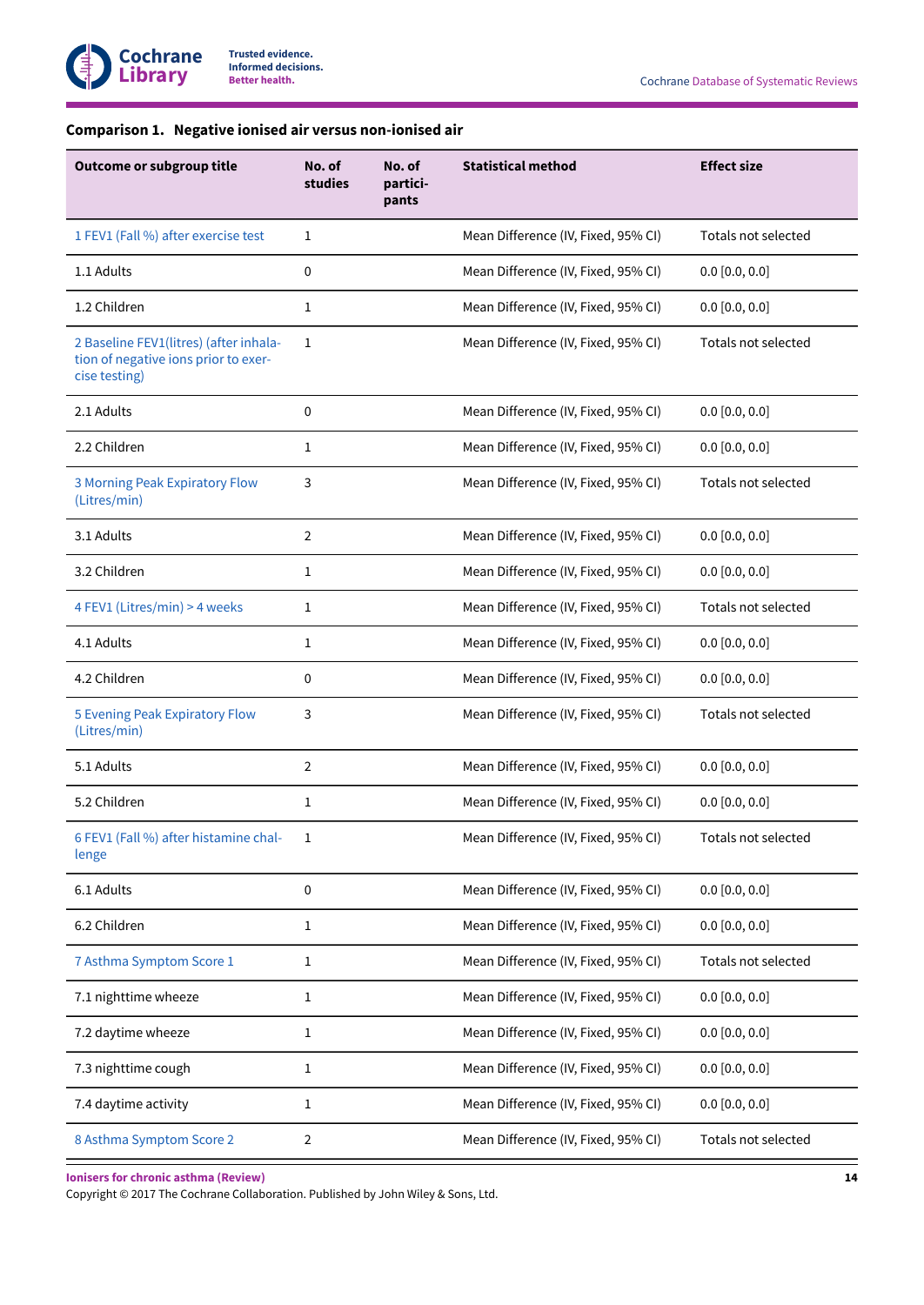

| <b>Outcome or subgroup title</b>            | No. of<br>studies | No. of<br>partici-<br>pants | <b>Statistical method</b>                   | <b>Effect size</b>  |
|---------------------------------------------|-------------------|-----------------------------|---------------------------------------------|---------------------|
| 8.1 sleep disturbance                       | 1                 |                             | Mean Difference (IV, Fixed, 95% CI)         | $0.0$ [0.0, 0.0]    |
| 8.2 wheeze                                  | $\mathbf 1$       |                             | Mean Difference (IV, Fixed, 95% CI)         | $0.0$ [0.0, 0.0]    |
| 8.3 activity level                          | 1                 |                             | Mean Difference (IV, Fixed, 95% CI)         | $0.0$ [0.0, 0.0]    |
| 8.4 coughing                                | 1                 |                             | Mean Difference (IV, Fixed, 95% CI)         | $0.0$ [0.0, 0.0]    |
| 8.5 sputum production                       | 1                 |                             | Mean Difference (IV, Fixed, 95% CI)         | $0.0$ [0.0, 0.0]    |
| 8.6 TOTAL                                   | 1                 |                             | Mean Difference (IV, Fixed, 95% CI)         | $0.0$ [0.0, 0.0]    |
| 8.7 mean score of all five dimen-<br>sions  | 1                 |                             | Mean Difference (IV, Fixed, 95% CI)         | $0.0$ [0.0, 0.0]    |
| 9 Bronchodilator use                        | 3                 |                             | Std. Mean Difference (IV, Fixed, 95%<br>CI) | Totals not selected |
| 9.1 Adults                                  | $\overline{2}$    |                             | Std. Mean Difference (IV, Fixed, 95%<br>CI) | $0.0$ [0.0, 0.0]    |
| 9.2 Children                                | 1                 |                             | Std. Mean Difference (IV, Fixed, 95%<br>CI  | $0.0$ [0.0, 0.0]    |
| 10 Morning PEFR (First arm change<br>score) | 1                 |                             | Mean Difference (IV, Fixed, 95% CI)         | Totals not selected |

## Analysis 1.1. Comparison 1 Negative ionised air versus non-ionised air, Outcome 1 FEV1 (Fall %) after exercise test.

| Study or subgroup | Ionised air |          | Non-ionised air |                     |        | <b>Mean Difference</b> |               |    |     | <b>Mean Difference</b> |
|-------------------|-------------|----------|-----------------|---------------------|--------|------------------------|---------------|----|-----|------------------------|
|                   | N           | Mean(SD) | N               | Mean(SD)            |        |                        | Fixed, 95% CI |    |     | Fixed, 95% CI          |
| 1.1.1 Adults      |             |          |                 |                     |        |                        |               |    |     |                        |
|                   |             |          |                 |                     |        |                        |               |    |     |                        |
| 1.1.2 Children    |             |          |                 |                     |        |                        |               |    |     |                        |
| Ben-Dov 1983      | 11          | 21(9.9)  | 11              | 29(16.6)            |        |                        | —             |    |     | $-8[-19.42, 3.42]$     |
|                   |             |          |                 | Favours ionised air | $-100$ | $-50$                  | 0             | 50 | 100 | Favours control air    |

## **Analysis 1.2. Comparison 1 Negative ionised air versus non-ionised air, Outcome 2 Baseline FEV1(litres) (aꢁer inhalation of negative ions prior to exercise testing).**

| Study or subgroup | Ionised air |          | Control air |                     |            | <b>Mean Difference</b> |  |   | <b>Mean Difference</b> |
|-------------------|-------------|----------|-------------|---------------------|------------|------------------------|--|---|------------------------|
|                   | N           | Mean(SD) | N           | Mean(SD)            |            | Fixed, 95% CI          |  |   | Fixed, 95% CI          |
| 1.2.1 Adults      |             |          |             |                     |            |                        |  |   |                        |
|                   |             |          |             |                     |            |                        |  |   |                        |
| 1.2.2 Children    |             |          |             |                     |            |                        |  |   |                        |
| Ben-Dov 1983      | 11          | 1.4(0.3) | 11          | 1.4(0.2)            |            |                        |  |   | $-0.02[-0.23, 0.19]$   |
|                   |             |          |             | Favours control air | $-2$<br>-4 | 0                      |  | 4 | Favours ionised air    |

**Ionisers for chronic asthma (Review)**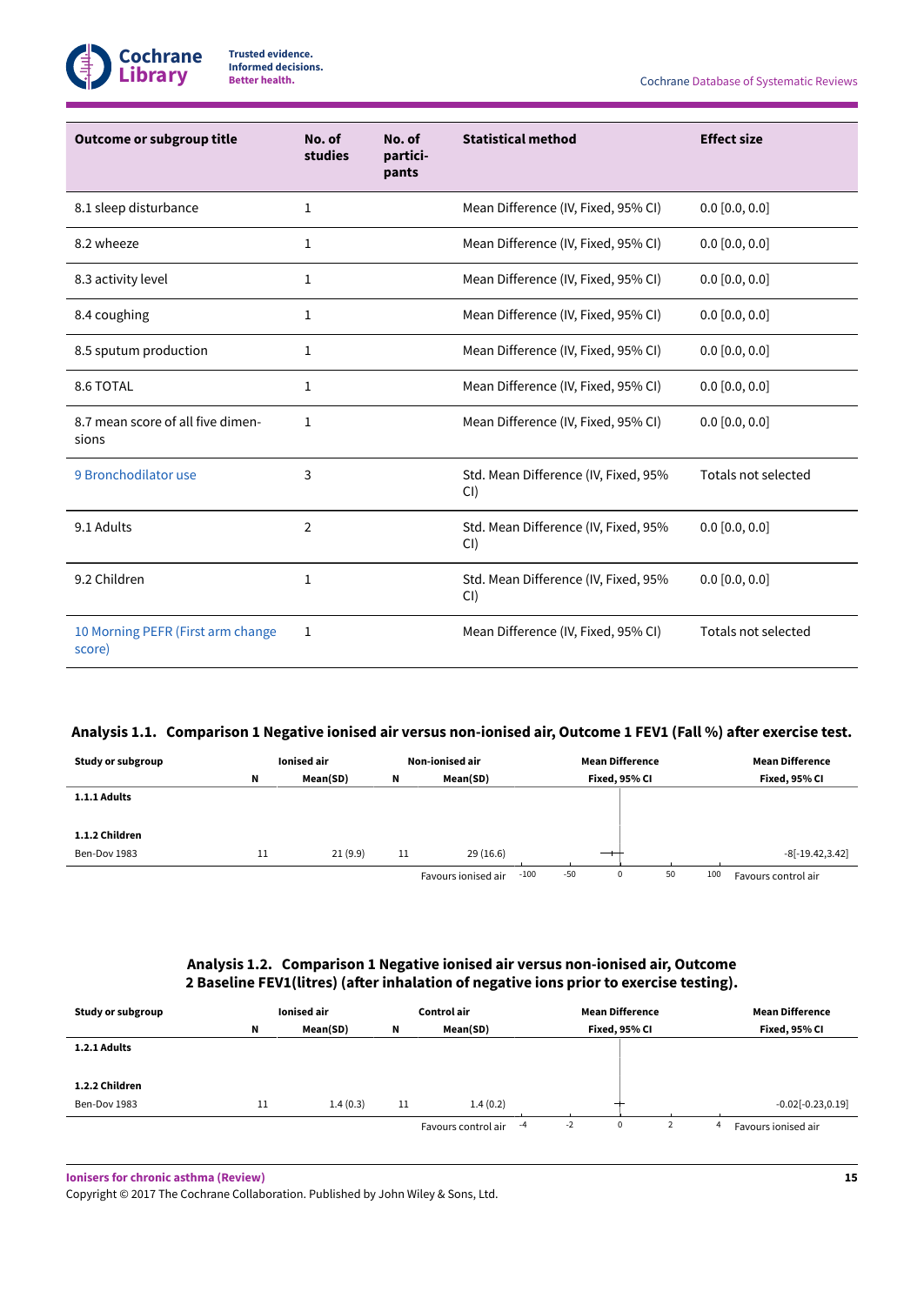**1.3.1 Adults**

**1.3.2 Children**



Nogrady 1983 10 10 403 (120) 10 416 (121) 10 416 (121) 10 416 (121) 11 4 16 (121) 113.62,92.62]

# **Analysis 1.3. Comparison 1 Negative ionised air versus non-**

Warner 1993 20 232.6 (87.5) 20 231.3 (96.5) 1.3[-55.79,58.39] Favours control air -100 -50 0 50 100 Favours ionised air

## Analysis 1.4. Comparison 1 Negative ionised air versus non-ionised air, Outcome 4 FEV1 (Litres/min) > 4 weeks.

| Study or subgroup |    | Ionised air |    | <b>Non-ionised air</b> |    | <b>Mean Difference</b> |               |  |   | <b>Mean Difference</b> |
|-------------------|----|-------------|----|------------------------|----|------------------------|---------------|--|---|------------------------|
|                   | N  | Mean(SD)    | N  | Mean(SD)               |    |                        | Fixed, 95% CI |  |   | Fixed, 95% CI          |
| 1.4.1 Adults      |    |             |    |                        |    |                        |               |  |   |                        |
| Larsen 1994       | 19 | 2.4(1.1)    | 19 | 2.5(1)                 |    |                        |               |  |   | $-0.09[-0.74, 0.56]$   |
|                   |    |             |    |                        |    |                        |               |  |   |                        |
| 1.4.2 Children    |    |             |    |                        |    |                        |               |  |   |                        |
|                   |    |             |    | Favours control air    | -4 | $-2$                   | 0             |  | 4 | Favours ionised air    |

## **Analysis 1.5. Comparison 1 Negative ionised air versus nonionised air, Outcome 5 Evening Peak Expiratory Flow (Litres/min).**

| Study or subgroup | <b>Ionised air</b> |              | <b>Non-ionised air</b> |                     | <b>Mean Difference</b> |                      |           | <b>Mean Difference</b> |
|-------------------|--------------------|--------------|------------------------|---------------------|------------------------|----------------------|-----------|------------------------|
|                   | N                  | Mean(SD)     | N                      | Mean(SD)            |                        | Fixed, 95% CI        |           | Fixed, 95% CI          |
| 1.5.1 Adults      |                    |              |                        |                     |                        |                      |           |                        |
| Larsen 1994       | 19                 | 372 (125.2)  | 19                     | 378.7 (139.7)       |                        |                      |           | $-6.7[-91.05, 77.65]$  |
| Nogrady 1983      | 10                 | 435 (103)    | 10                     | 454 (115)           |                        |                      |           | $-19[-114.69, 76.69]$  |
|                   |                    |              |                        |                     |                        |                      |           |                        |
| 1.5.2 Children    |                    |              |                        |                     |                        |                      |           |                        |
| Warner 1993       | 14                 | 239.2 (91.7) | 14                     | 232.8 (97.7)        |                        |                      |           | 6.4[-63.78,76.58]      |
|                   |                    |              |                        | Favours control air | $-100$                 | $-50$<br>$\mathbf 0$ | 50<br>100 | Favours ionised air    |

## **Analysis 1.6. Comparison 1 Negative ionised air versus nonionised air, Outcome 6 FEV1 (Fall %) aꢁer histamine challenge.**

| Study or subgroup | Ionised air |          | Non-ionised air |                     |       | <b>Mean Difference</b> |               |  | <b>Mean Difference</b> |                     |
|-------------------|-------------|----------|-----------------|---------------------|-------|------------------------|---------------|--|------------------------|---------------------|
|                   | N           | Mean(SD) | N               | Mean(SD)            |       |                        | Fixed, 95% CI |  |                        | Fixed, 95% CI       |
| 1.6.1 Adults      |             |          |                 |                     |       |                        |               |  |                        |                     |
|                   |             |          |                 |                     |       |                        |               |  |                        |                     |
| 1.6.2 Children    |             |          |                 |                     |       |                        |               |  |                        |                     |
| Ben-Dov 1983      | 9           | 69(15)   | 9               | 70 (18)             |       |                        |               |  |                        | $-1[-16.31, 14.31]$ |
|                   |             |          |                 | Favours ionised air | $-10$ | $-5$                   | 0             |  | 10                     | Favours control air |

**Ionisers for chronic asthma (Review)**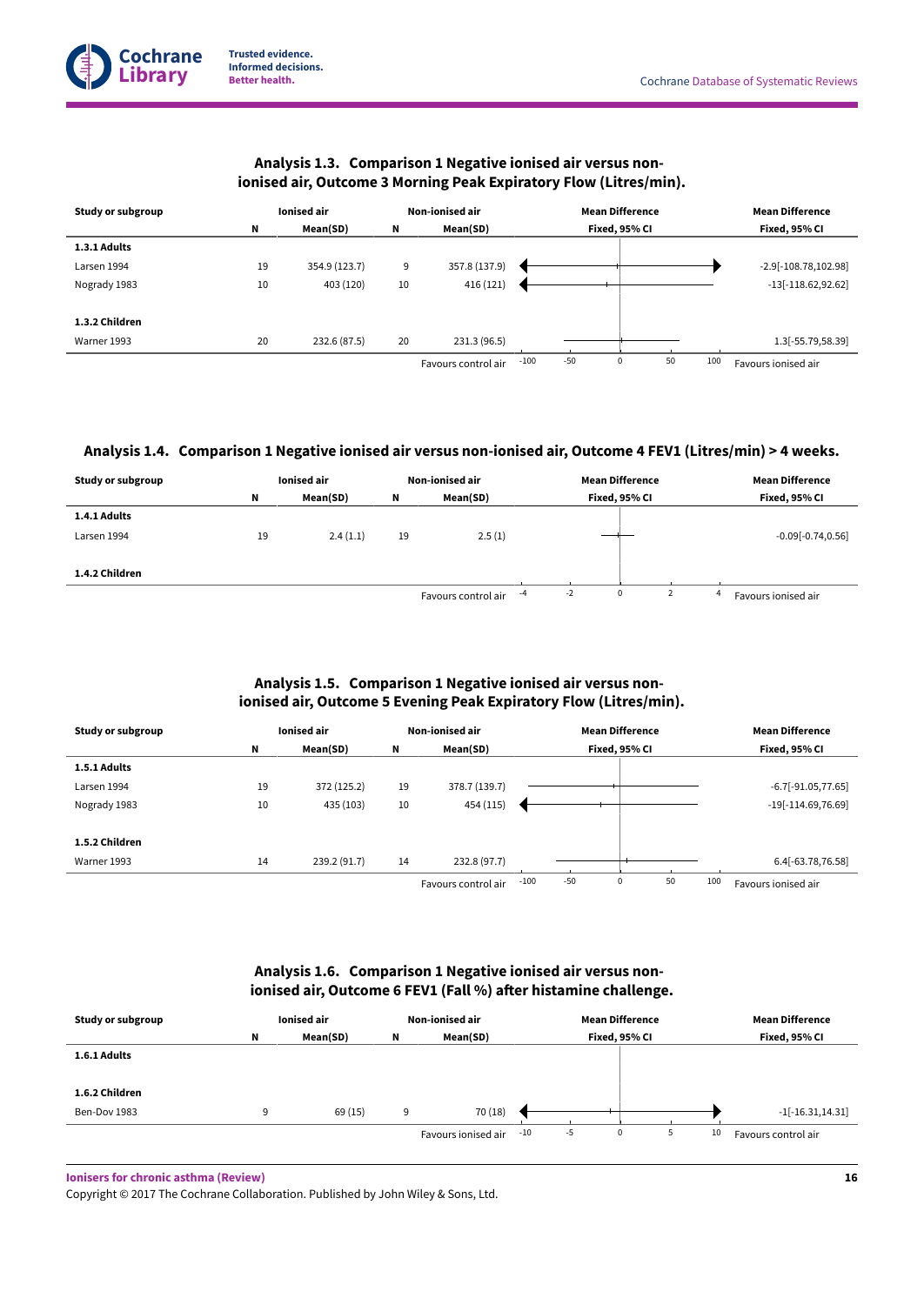| <b>Study or subgroup</b> | <b>Ionised</b> air |          | Control air |                     | <b>Mean Difference</b>               | <b>Mean Difference</b> |
|--------------------------|--------------------|----------|-------------|---------------------|--------------------------------------|------------------------|
|                          | N                  | Mean(SD) | Ν           | Mean(SD)            | Fixed, 95% CI                        | Fixed, 95% CI          |
| 1.7.1 nighttime wheeze   |                    |          |             |                     |                                      |                        |
| Warner 1993              | 14                 | 0.2(0.3) | 14          | 0.2(0.3)            |                                      | $-0.01[-0.22, 0.2]$    |
|                          |                    |          |             |                     |                                      |                        |
| 1.7.2 daytime wheeze     |                    |          |             |                     |                                      |                        |
| Warner 1993              | 14                 | 0.2(0.3) | 14          | 0.2(0.3)            |                                      | $0.02[-0.2, 0.24]$     |
|                          |                    |          |             |                     |                                      |                        |
| 1.7.3 nighttime cough    |                    |          |             |                     |                                      |                        |
| Warner 1993              | 14                 | 0.4(0.7) | 14          | 0.1(0.2)            |                                      | $0.29[-0.09, 0.67]$    |
|                          |                    |          |             |                     |                                      |                        |
| 1.7.4 daytime activity   |                    |          |             |                     |                                      |                        |
| Warner 1993              | 14                 | 0.1(0.1) | 14          | 0.1(0.2)            |                                      | $0[-0.1, 0.1]$         |
|                          |                    |          |             | Favours ionised air | $-0.5$<br>0.5<br>$\mathbf 0$<br>$-1$ | Favours control air    |

## **Analysis 1.7. Comparison 1 Negative ionised air versus non-ionised air, Outcome 7 AsthmaSymptom Score 1.**

## **Analysis 1.8. Comparison 1 Negative ionised air versus non-ionised air, Outcome 8 AsthmaSymptom Score 2.**

| <b>Study or subgroup</b>                |    | <b>Ionised</b> air |    | <b>Control air</b>  |                 | <b>Mean Difference</b> | <b>Mean Difference</b>           |
|-----------------------------------------|----|--------------------|----|---------------------|-----------------|------------------------|----------------------------------|
|                                         | N  | Mean(SD)           | N  | Mean(SD)            |                 | Fixed, 95% CI          | Fixed, 95% CI                    |
| 1.8.1 sleep disturbance                 |    |                    |    |                     |                 |                        |                                  |
| Larsen 1994                             | 19 | 9.1(12.1)          | 19 | 5.9(9.7)            |                 |                        | 3.2[-3.77,10.17]                 |
| 1.8.2 wheeze                            |    |                    |    |                     |                 |                        |                                  |
| Larsen 1994                             | 19 | 12.1(17)           | 19 | 8.9(15)             |                 |                        | 3.2[-6.99,13.39]                 |
| 1.8.3 activity level                    |    |                    |    |                     |                 |                        |                                  |
| Larsen 1994                             | 19 | 13.7(17.7)         | 19 | 11.6(15.9)          |                 |                        | $2.1[-8.6, 12.8]$                |
| 1.8.4 coughing                          |    |                    |    |                     |                 |                        |                                  |
| Larsen 1994                             | 19 | 11.3(15)           | 19 | 8.6(10.5)           |                 |                        | 2.7[-5.53,10.93]                 |
| 1.8.5 sputum production                 |    |                    |    |                     |                 |                        |                                  |
| Larsen 1994                             | 19 | 9.6(12.8)          | 19 | 7.3(10.6)           |                 |                        | $2.3[-5.17, 9.77]$               |
| <b>1.8.6 TOTAL</b>                      |    |                    |    |                     |                 |                        |                                  |
| Larsen 1994                             | 19 | 55.8 (59.9)        | 19 | 42.3(43.3)          |                 |                        | 13.5[-19.74,46.74]               |
| 1.8.7 mean score of all five dimensions |    |                    |    |                     |                 |                        |                                  |
| Nogrady 1983                            | 10 | 1.3(1.5)           | 10 | 1(1.4)              |                 |                        | $0.27[-1.01, 1.55]$              |
|                                         |    |                    |    | Favours ionised air | $-50$<br>$-100$ | 0                      | 50<br>100<br>Favours control air |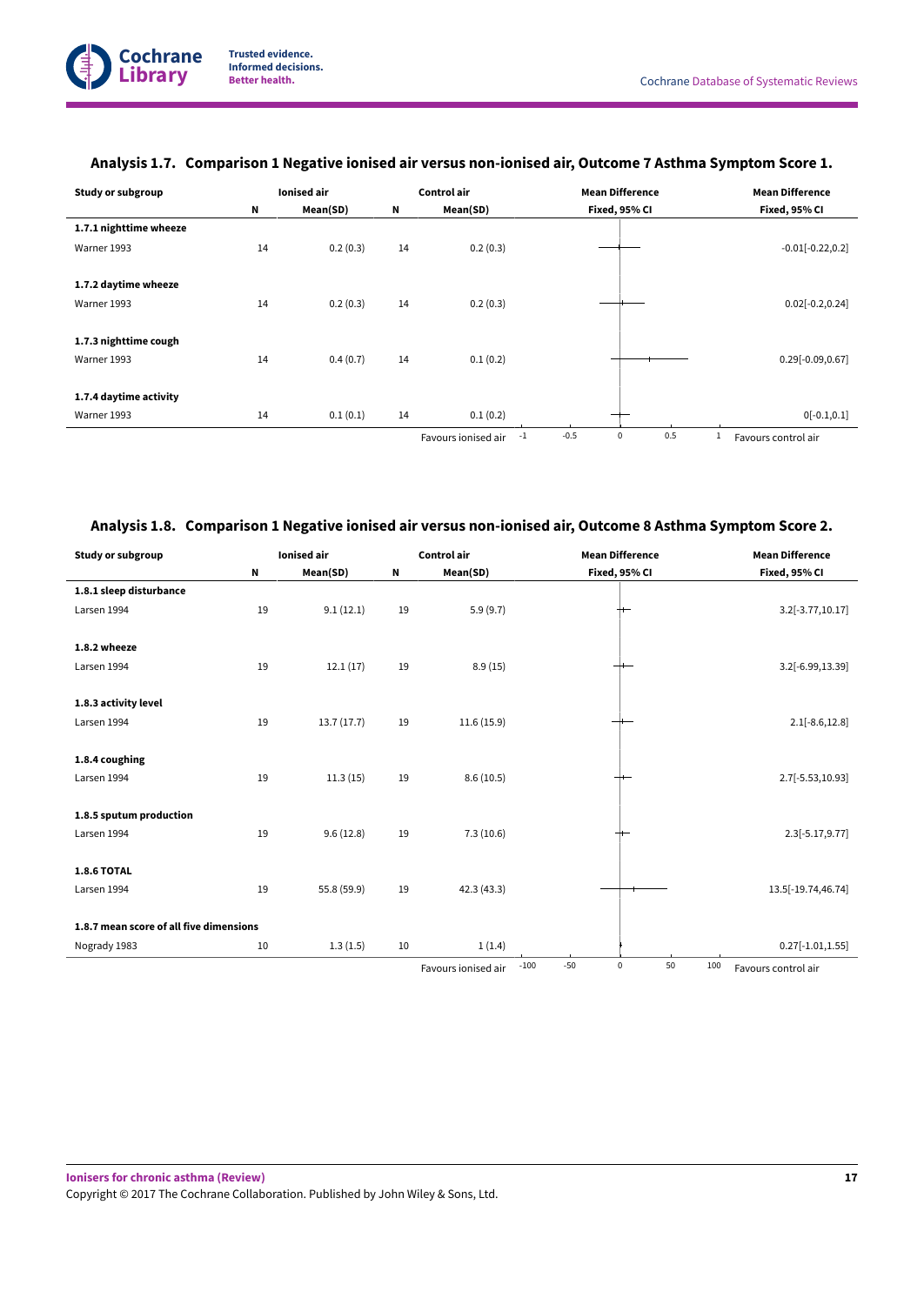## **Analysis 1.9. Comparison 1 Negative ionised air versus non-ionised air, Outcome 9 Bronchodilator use.**

| Study or subgroup |    | Ionised air |    | Non-ionised air     |        | <b>Std. Mean Difference</b> |               |    |     | <b>Std. Mean Difference</b> |
|-------------------|----|-------------|----|---------------------|--------|-----------------------------|---------------|----|-----|-----------------------------|
|                   | N  | Mean(SD)    | N  | Mean(SD)            |        |                             | Fixed, 95% CI |    |     | Fixed, 95% CI               |
| 1.9.1 Adults      |    |             |    |                     |        |                             |               |    |     |                             |
| Larsen 1994       | 19 | 56.4 (45.7) | 19 | 55.2 (43.9)         |        |                             |               |    |     | $0.03[-0.61, 0.66]$         |
| Nogrady 1983      | 10 | 6(3)        | 10 | 5.2(3.1)            |        |                             |               |    |     | $0.25[-0.63, 1.13]$         |
| 1.9.2 Children    |    |             |    |                     |        |                             |               |    |     |                             |
| Warner 1993       | 14 |             |    |                     |        |                             |               |    |     |                             |
|                   |    | 0.5(0.7)    | 14 | 0.5(0.9)            |        |                             |               |    |     | $-0.06[-0.8, 0.68]$         |
|                   |    |             |    | Favours ionised air | $-100$ | $-50$                       | 0             | 50 | 100 | Favours control air         |

## **Analysis 1.10. Comparison 1 Negative ionised air versus nonionised air, Outcome 10 Morning PEFR (First arm change score).**

| Study or subgroup | Treatment |           | Control |                     | <b>Mean Difference</b> |  |  |  |               | <b>Mean Difference</b> |
|-------------------|-----------|-----------|---------|---------------------|------------------------|--|--|--|---------------|------------------------|
|                   |           | Mean(SD)  |         | Mean(SD)            | Fixed. 95% CI          |  |  |  | Fixed. 95% CI |                        |
| Nogrady 1983      | 10        | 3.4(23.8) |         | $-0.8(24.9)$        |                        |  |  |  |               | 4.18[-17.78,26.14]     |
|                   |           |           |         | Favours control air | -10                    |  |  |  | 10            | Favours ionised air    |

## **Comparison 2. Positive ionised air versus non-ionised air**

| Outcome or subgroup title                                                                | No. of<br>studies | No. of<br>partici-<br>pants | <b>Statistical method</b>              | <b>Effect size</b>  |
|------------------------------------------------------------------------------------------|-------------------|-----------------------------|----------------------------------------|---------------------|
| 1 FEV1 (Fall %) after exercise test                                                      |                   |                             | Mean Difference (IV, Fixed, 95%<br>CI) | Totals not selected |
| 1.1 Adults                                                                               | 0                 |                             | Mean Difference (IV, Fixed, 95%<br>CI) | $0.0$ [0.0, 0.0]    |
| 1.2 Children                                                                             | 1                 |                             | Mean Difference (IV, Fixed, 95%<br>CI) | $0.0$ [0.0, 0.0]    |
| 2 Baseline FEV1(litres) (after inhalation of<br>positive ions prior to exercise testing) | $\mathbf{1}$      |                             | Mean Difference (IV, Fixed, 95%<br>CI) | Totals not selected |
| 2.1 Adults                                                                               | 0                 |                             | Mean Difference (IV, Fixed, 95%<br>CI) | $0.0$ [0.0, 0.0]    |
| 2.2 Children                                                                             | 1                 |                             | Mean Difference (IV, Fixed, 95%<br>CI) | $0.0$ [0.0, 0.0]    |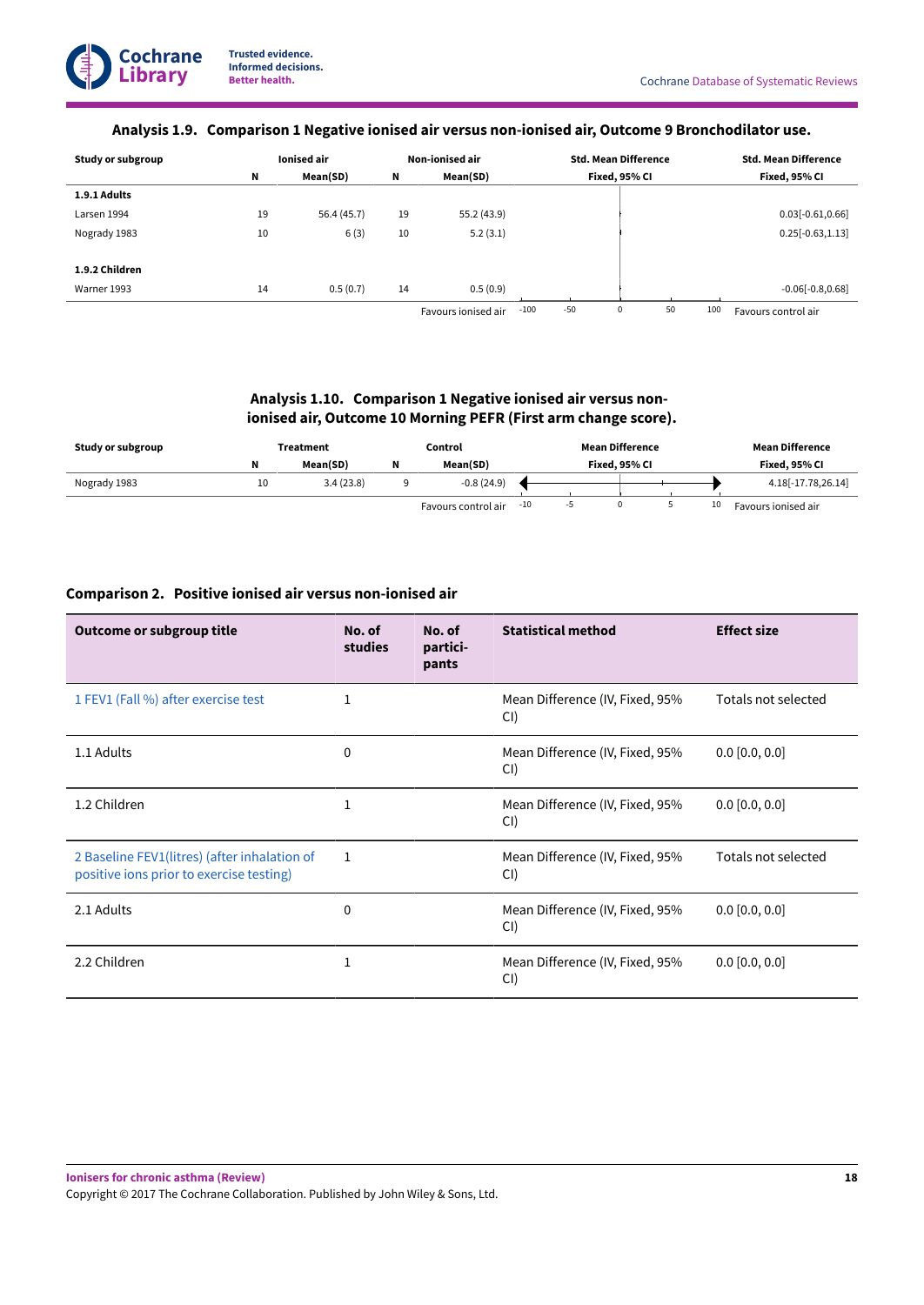## Analysis 2.1. Comparison 2 Positive ionised air versus non-ionised air, Outcome 1 FEV1 (Fall %) after exercise test.

| Study or subgroup | <b>Ionised air</b> |          | Non-ionised air |                     |        | <b>Mean Difference</b> |               |    |     | <b>Mean Difference</b> |
|-------------------|--------------------|----------|-----------------|---------------------|--------|------------------------|---------------|----|-----|------------------------|
|                   | N                  | Mean(SD) | Ν               | Mean(SD)            |        |                        | Fixed, 95% CI |    |     | Fixed, 95% CI          |
| 2.1.1 Adults      |                    |          |                 |                     |        |                        |               |    |     |                        |
|                   |                    |          |                 |                     |        |                        |               |    |     |                        |
| 2.1.2 Children    |                    |          |                 |                     |        |                        |               |    |     |                        |
| Lipin 1984        | 12                 | 35(17.3) | 12              | 25(17.3)            |        |                        |               |    |     | 10[-3.84,23.84]        |
|                   |                    |          |                 | Favours ionised air | $-100$ | $-50$                  | 0             | 50 | 100 | Favours control air    |

## **Analysis 2.2. Comparison 2 Positive ionised air versus non-ionised air, Outcome 2 Baseline FEV1(litres) (aꢁer inhalation of positive ions prior to exercise testing).**

| Study or subgroup | <b>lonised air</b> |          | Control air |                            | <b>Mean Difference</b> | <b>Mean Difference</b> |
|-------------------|--------------------|----------|-------------|----------------------------|------------------------|------------------------|
|                   | N                  | Mean(SD) | N           | Mean(SD)                   | Fixed, 95% CI          | Fixed, 95% CI          |
| 2.2.1 Adults      |                    |          |             |                            |                        |                        |
|                   |                    |          |             |                            |                        |                        |
| 2.2.2 Children    |                    |          |             |                            |                        |                        |
| Lipin 1984        | 12                 | 1.6(0.4) | 12          | 1.7(0.4)                   |                        | $-0.02[-0.35, 0.31]$   |
|                   |                    |          |             | Favours control air<br>÷1. | $-0.5$<br>0<br>0.5     | Favours ionised air    |

## **A D D I T I O N A L ꢀ T A B L E S**

## **Table 1. Age groups of participants**

| <b>Study</b>      | No of pa-<br>tients | Average age | Age range      |
|-------------------|---------------------|-------------|----------------|
| Ben-Dov 1983      | 17                  | 12.5 years  | $10-20$ years  |
| Daugbjerg 1988    | 19                  | 63 months   | 8-47 months    |
| Larsen 1994       | 19                  | 47 years    | 18-60 years    |
| <b>Lipin 1984</b> | 12                  | 12 years    | 9-15 years     |
| Nogrady 1983      | 19                  | 36 years    | No range given |
| Warner 1993       | 20                  | 9 years     | $9 - 14$       |

## **Table 2. Duration of trial**

| <b>Study</b>   | Intervention                      | <b>Between interven-</b><br>tion | <b>Total duration</b> |
|----------------|-----------------------------------|----------------------------------|-----------------------|
| Ben-Dov 1983   | 10 minute exercise/histamine test | 24 hours                         | Unclear               |
| Daugbjerg 1988 | 1 week treatment/placebo          | 1 week                           | 4 weeks               |

**Ionisers for chronic asthma (Review)**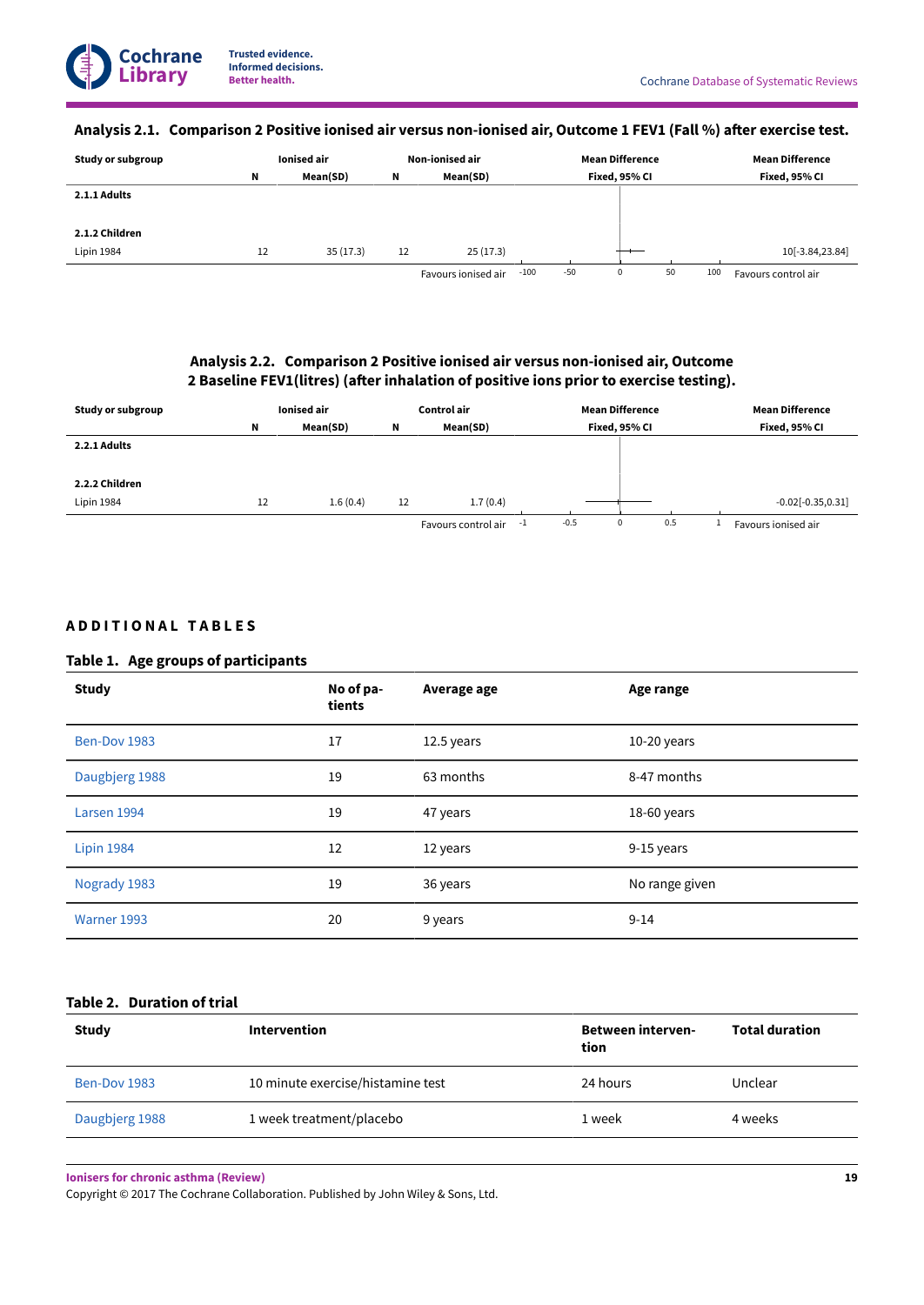

#### **Table 2. Duration of trial** (Continued)

| Larsen 1994       | 4 weeks treatment/placebo | None              | 8 weeks  |
|-------------------|---------------------------|-------------------|----------|
| <b>Lipin 1984</b> | 6 minute exercise test    | 24 hours          | Unclear  |
| Nogrady 1983      | 8 weeks treatment/placebo | 4 weeks (washout) | 6 months |
| Warner 1993       | 6 weeks                   | None              | 12 weeks |

## **W H A T ' S ꢀ N E W**

| <b>Date</b>      | Event   | <b>Description</b>                                                                                                                                                                  |
|------------------|---------|-------------------------------------------------------------------------------------------------------------------------------------------------------------------------------------|
| 4 September 2017 | Amended | New literature search run (7 February 2017) to assess the need to<br>update this review. One potentially eligible study identified and<br>added to Studies awaiting classification. |

## **H I S T O R Y**

Protocol first published: Issue 4, 2000 Review first published: Issue 3, 2003

| Date            | Event                                                     | <b>Description</b>                                                                                                                                                                                                                                                                                                                                                                                                |
|-----------------|-----------------------------------------------------------|-------------------------------------------------------------------------------------------------------------------------------------------------------------------------------------------------------------------------------------------------------------------------------------------------------------------------------------------------------------------------------------------------------------------|
| 22 June 2012    | New search has been performed                             | New literature search run, no new eligible studies identified.                                                                                                                                                                                                                                                                                                                                                    |
|                 |                                                           | There have been no new studies published on this topic in the<br>past 18 years and therefore we have moved this topic to a longer<br>search cycle. We plan to update the literature search in Feb<br>2017. If you are aware of the publication of any potentially eligi-<br>ble trials in the interim period, please let us know using the "sub-<br>mit comments" button for this review on The Cochrane Library. |
| 22 June 2012    | New citation required but conclusions<br>have not changed | New literature search run.                                                                                                                                                                                                                                                                                                                                                                                        |
| 19 January 2010 | New search has been performed                             | Literature search re-run; no new studies.                                                                                                                                                                                                                                                                                                                                                                         |
| 1 August 2008   | Amended                                                   | Converted to new review format.                                                                                                                                                                                                                                                                                                                                                                                   |
| 1 February 2003 | New citation required and conclusions<br>have changed     | Substantive amendment                                                                                                                                                                                                                                                                                                                                                                                             |

## **CONTRIBUTIONS OF AUTHORS**

KB and SLA developed the protocol with suggested changes from CJC KB carried out searches and KB and SLA reviewed abstracts for inclusion KB and SLA extracted data with advice on data entry from CJC SLA conducted the meta-analysis and reported results KB wrote the abstract. SLA and KB developed the discussion and conclusion section with CJC.